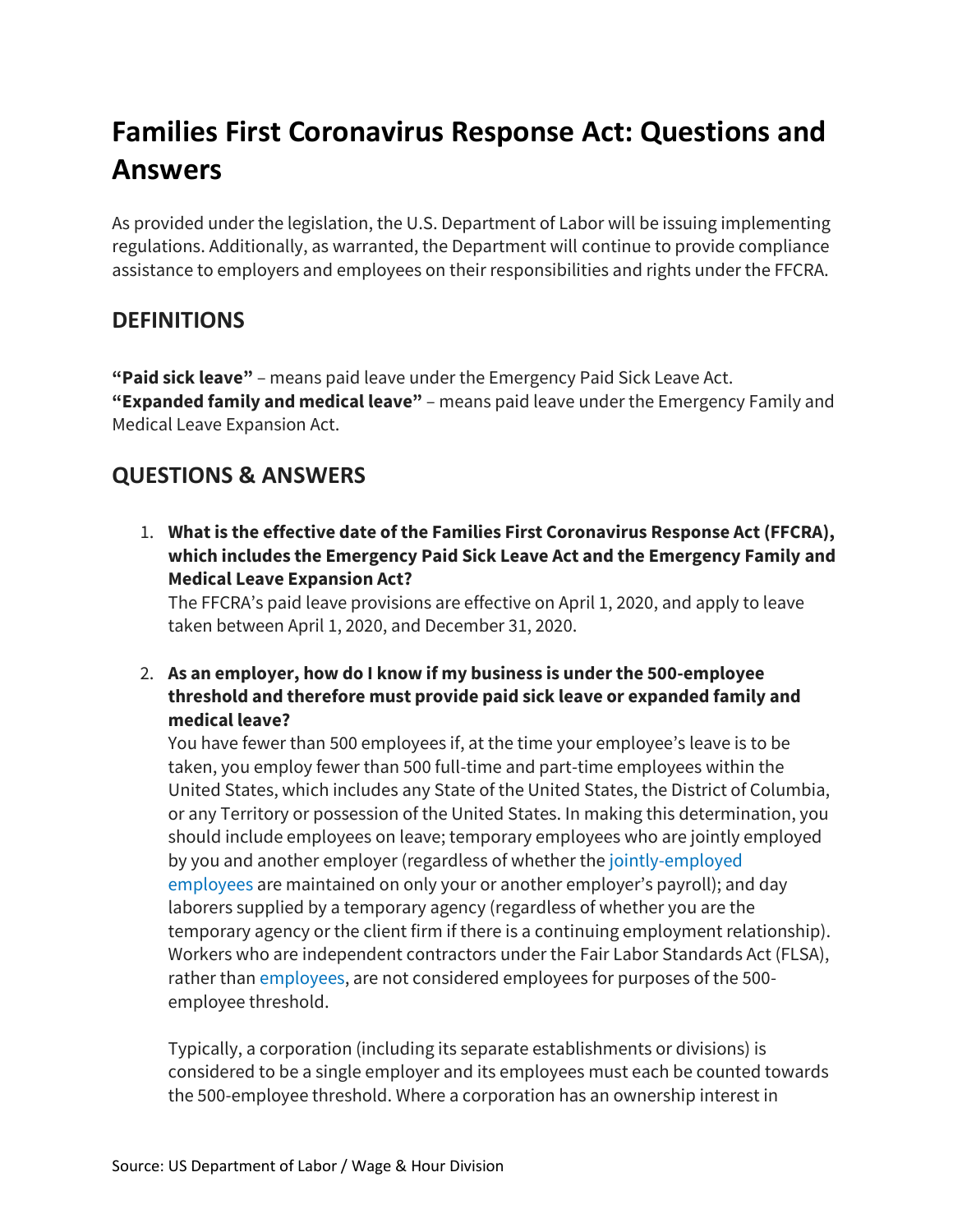another corporation, the two corporations are separate employers unless they are [joint employers under the FLSA](https://www.dol.gov/agencies/whd/flsa/2020-joint-employment/fact-sheet) with respect to certain employees. If two entities are found to be joint employers, all of their common employees must be counted in determining whether paid sick leave must be provided under the Emergency Paid Sick Leave Act and expanded family and medical leave must be provided under the Emergency Family and Medical Leave Expansion Act.

In general, two or more entities are separate employers unless they meet the [integrated employer test](https://www.dol.gov/sites/dolgov/files/WHD/legacy/files/FOH_Ch39.pdf) under the Family and Medical Leave Act of 1993 (FMLA). If two entities are an integrated employer under the FMLA, then employees of all entities making up the integrated employer will be counted in determining employer coverage for purposes of paid sick leave under the Emergency Paid Sick Leave Act and expanded family and medical leave under the Emergency Family and Medical Leave Expansion Act.

3. **If I am a private sector employer and have 500 or more employees, do the Acts apply to me?**

No. Private sector employers are only required to comply with the Acts if they have fewer than 500 employees[.\[1\]](https://www.dol.gov/agencies/whd/pandemic/ffcra-questions#_ftn1)

4. **If providing child care-related paid sick leave and expanded family and medical leave at my business with fewer than 50 employees would jeopardize the viability of my business as a going concern, how do I take advantage of the small business exemption?**

To elect this small business exemption, you should document why your business with fewer than 50 employees meets the criteria set forth by the Department, which will be addressed in more detail in forthcoming regulations.

# *You should not send any materials to the Department of Labor when seeking a small business exemption for paid sick leave and expanded family and medical leave.*

5. **How do I count hours worked by a part-time employee for purposes of paid sick leave or expanded family and medical leave?** A part-time employee is entitled to leave for his or her average number of work hours in a two-week period. Therefore, you calculate hours of leave based on the number of hours the employee is normally scheduled to work. If the normal hours scheduled are unknown, or if the part-time employee's schedule varies, you may use a six-month average to calculate the average daily hours. Such a part-time employee may take paid sick leave for this number of hours per day for up to a two-week period, and may take expanded family and medical leave for the same number of hours per day up to ten weeks after that.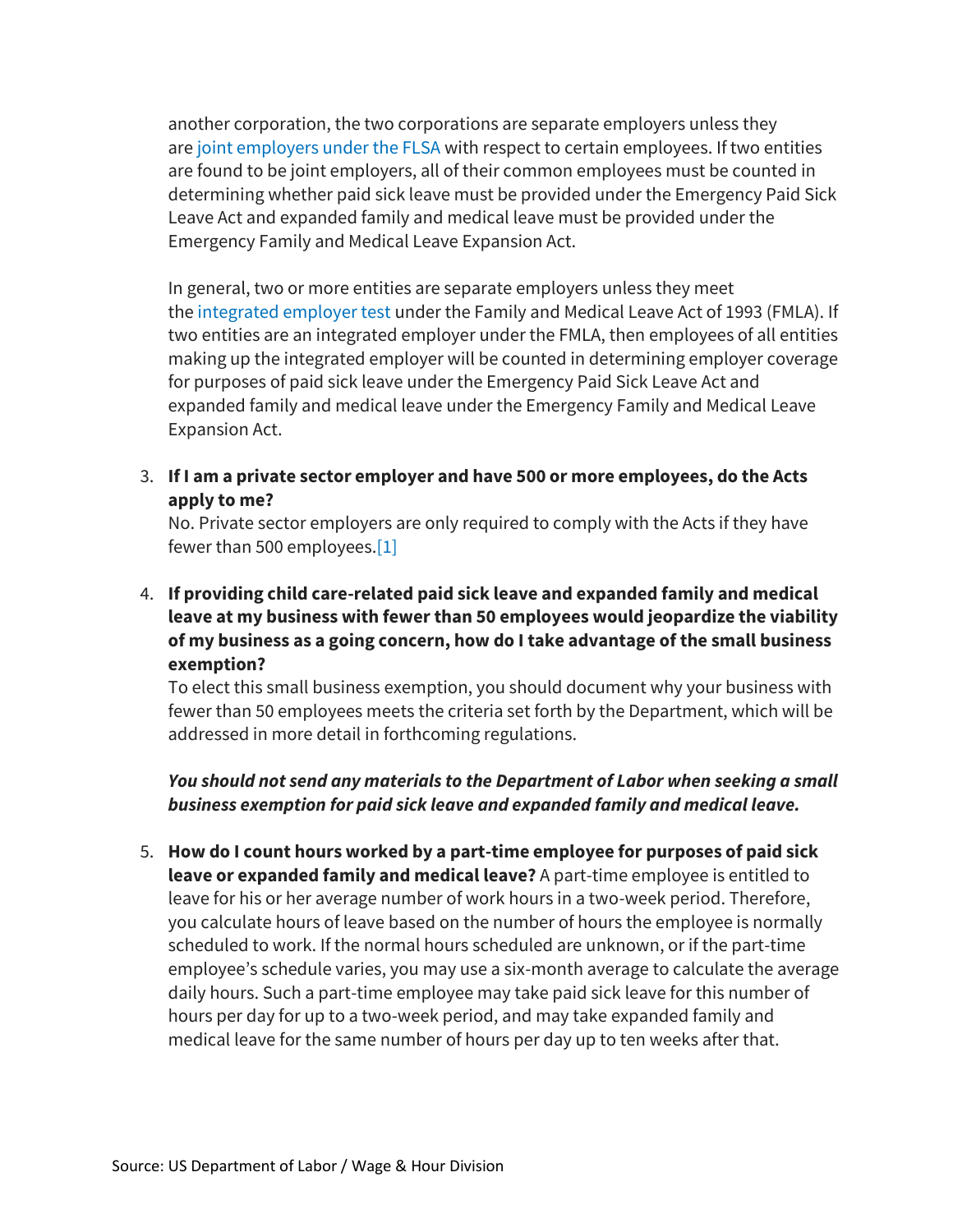If this calculation cannot be made because the employee has not been employed for at least six months, use the number of hours that you and your employee agreed that the employee would work upon hiring. And if there is no such agreement, you may calculate the appropriate number of hours of leave based on the average hours per day the employee was scheduled to work over the entire term of his or her employment.

6. **When calculating pay due to employees, must overtime hours be included?** Yes. The Emergency Family and Medical Leave Expansion Act requires you to pay an employee for hours the employee would have been normally scheduled to work even if that is more than 40 hours in a week.

However, the Emergency Paid Sick Leave Act requires that paid sick leave be paid only up to 80 hours over a two-week period. For example, an employee who is scheduled to work 50 hours a week may take 50 hours of paid sick leave in the first week and 30 hours of paid sick leave in the second week. In any event, the total number of hours paid under the Emergency Paid Sick Leave Act is capped at 80.

If the employee's schedule varies from week to week, please see the answer to [Question 5,](https://www.dol.gov/agencies/whd/pandemic/ffcra-questions#5) because the calculation of hours for a full-time employee with a varying schedule is the same as that for a part-time employee.

Please keep in mind the daily and aggregate caps placed on any pay for paid sick leave and expanded family and medical leave as described in the answer to Question 7. Please note that pay does not need to include a premium for overtime hours under either the Emergency Paid Sick Leave Act or the Emergency Family and Medical Leave Expansion Act.

7. **As an employee, how much will I be paid while taking paid sick leave or expanded family and medical leave under the FFCRA?**

It depends on your normal schedule as well as why you are taking leave. If you are taking paid sick leave because you are unable to work or telework due to a need for leave because you (1) are subject to a Federal, State, or local quarantine or isolation order related to COVID-19; (2) have been advised by a health care provider to self-quarantine due to concerns related to COVID-19; or (3) are experiencing symptoms of COVID-19 and are seeking medical diagnosis, you will receive for each applicable hour the greater of:

- o your [regular rate of pay,](https://www.dol.gov/agencies/whd/fact-sheets/56a-regular-rate)
- o the federal minimum wage in effect under the FLSA, or
- $\circ$  the applicable State or local minimum wage.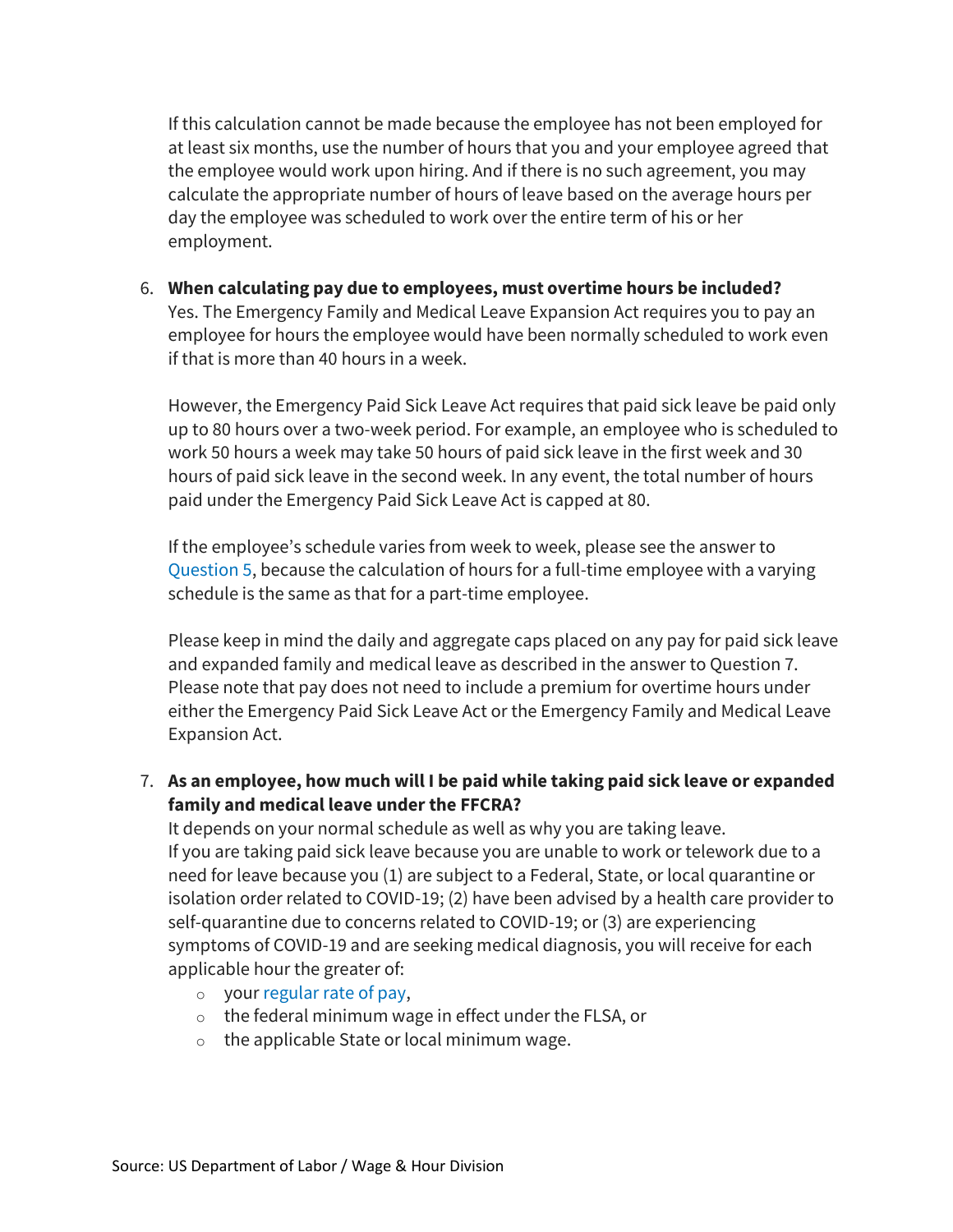In these circumstances, you are entitled to a maximum of \$511 per day, or \$5,110 total over the entire paid sick leave period.

If you are taking paid sick leave because you are: (1) caring for an individual who is subject to a Federal, State, or local quarantine or isolation order related to COVID-19 or an individual who has been advised by a health care provider to self-quarantine due to concerns related to COVID-19; (2) caring for your child whose school or place of care is closed, or child care provider is unavailable, due to COVID-19 related reasons; or (3) experiencing any other substantially-similar condition that may arise, as specified by the Secretary of Health and Human Services, you are entitled to compensation at 2/3 of the greater of the amounts above.

Under these circumstances, you are subject to a maximum of \$200 per day, or \$2,000 over the entire two week period.

If you are taking expanded family and medical leave, you may take paid sick leave for the first two weeks of that leave period, or you may substitute any accrued vacation leave, personal leave, or medical or sick leave you have under your employer's policy. For the following ten weeks, you will be paid for your leave at an amount no less than 2/3 of your [regular rate of pay](https://www.dol.gov/agencies/whd/fact-sheets/56a-regular-rate) for the hours you would be normally scheduled to work. If you take paid sick leave during the first two weeks of unpaid expanded family and medical leave, you will not receive more than \$200 per day or \$12,000 for the twelve weeks that include both paid sick leave and expanded family and medical leave when you are on leave to care for your child whose school or place of care is closed, or child care provider is unavailable, due to COVID-19 related reasons. If you take employerprovided accrued leave during those first two weeks, you are entitled to the full amount for such accrued leave, even if that is greater than \$200 per day.

To calculate the number of hours for which you are entitled to paid leave, please see the answers t[o Questions 5-6](https://www.dol.gov/agencies/whd/pandemic/ffcra-questions#5) that are provided in this guidance.

#### 8. **What is my regular rate of pay for purposes of the FFCRA?**

For purposes of the FFCRA, the regular rate of pay used to calculate your paid leave is the average of your [regular rate](https://www.dol.gov/agencies/whd/fact-sheets/56a-regular-rate) over a period of up to six months prior to the date on which you take leave.<sup>[2]</sup> If you have not worked for your current employer for six months, the regular rate used to calculate your paid leave is the average of your regular rate of pay for each week you have worked for your current employer. If you are paid with commissions, tips, or piece rates, these amounts will be incorporated into the above calculation to the same extent they are included in the calculation of the regular rate under the FLSA.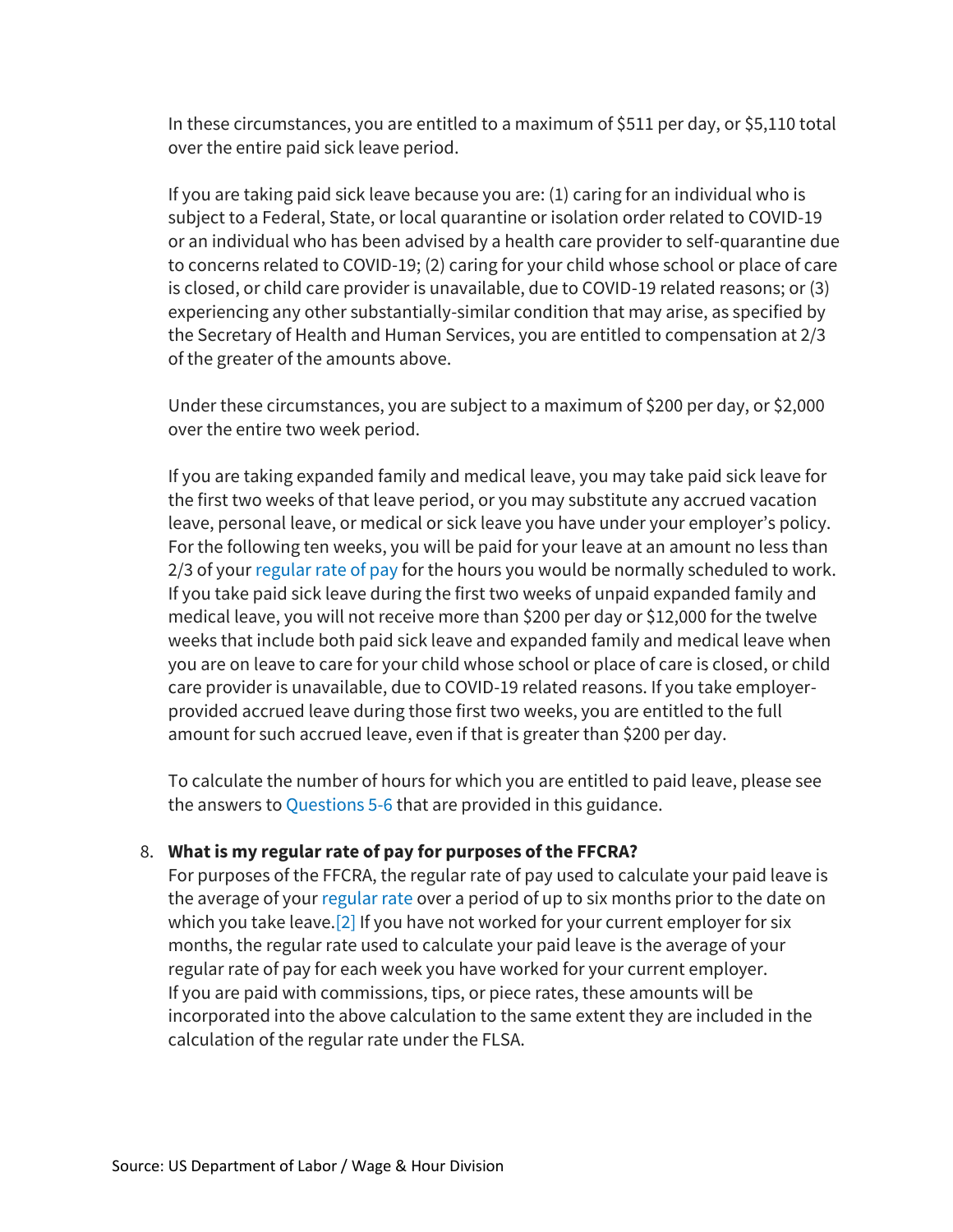You can also compute this amount for each employee by adding all compensation that is part of the regular rate over the above period and divide that sum by all hours actually worked in the same period.

9. **May I take 80 hours of paid sick leave for my self-quarantine and then another amount of paid sick leave for another reason provided under the Emergency Paid Sick Leave Act?**

No. You may take up to two weeks—or ten days—(80 hours for a full-time employee, or for a part-time employee, the number of hours equal to the average number of hours that the employee works over a typical two-week period) of paid sick leave for any combination of qualifying reasons. However, the total number of hours for which you receive paid sick leave is capped at 80 hours under the Emergency Paid Sick Leave Act.

10. **If I am home with my child because his or her school or place of care is closed, or child care provider is unavailable, do I get paid sick leave, expanded family and medical leave, or both—how do they interact?**

You may be eligible for both types of leave, but only for a total of twelve weeks of paid leave. You may take both paid sick leave and expanded family and medical leave to care for your child whose school or place of care is closed, or child care provider is unavailable, due to COVID-19 related reasons. The Emergency Paid Sick Leave Act provides for an initial two weeks of paid leave. This period thus covers the first ten workdays of expanded family and medical leave, which are otherwise unpaid under the Emergency and Family Medical Leave Expansion Act unless you elect to use existing vacation, personal, or medical or sick leave under your employer's policy. After the first ten workdays have elapsed, you will receive 2/3 of your [regular rate of](https://www.dol.gov/agencies/whd/fact-sheets/56a-regular-rate)  [pay](https://www.dol.gov/agencies/whd/fact-sheets/56a-regular-rate) for the hours you would have been scheduled to work in the subsequent ten weeks under the Emergency and Family Medical Leave Expansion Act.

Please note that you can only receive the additional ten weeks of expanded family and medical leave under the Emergency Family and Medical Leave Expansion Act for leave to care for your child whose school or place of care is closed, or child care provider is unavailable, due to COVID-19 related reasons.

#### 11. **Can my employer deny me paid sick leave if my employer gave me paid leave for a reason identified in the Emergency Paid Sick Leave Act prior to the Act going into effect?**

No. The Emergency Paid Sick Leave Act imposes a new leave requirement on employers that is effective beginning on April 1, 2020.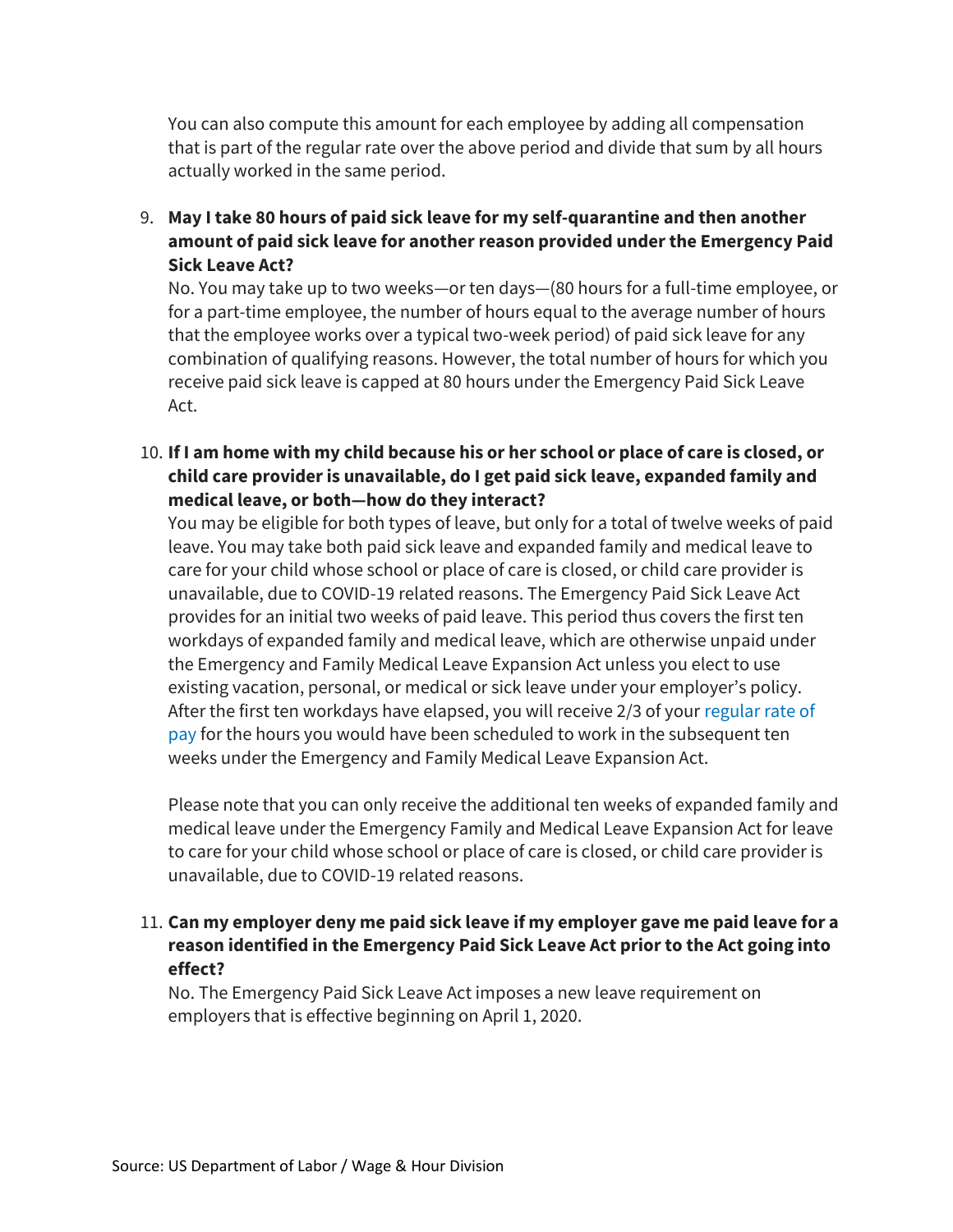#### 12. **Is all leave under the FMLA now paid leave?**

No. The only type of family and medical leave that is paid leave is expanded family and medical leave under the Emergency Family and Medical Leave Expansion Act when such leave exceeds ten days. This includes only leave taken because the employee must care for a child whose school or place of care is closed, or child care provider is unavailable, due to COVID-19 related reasons.

# 13. **Are the paid sick leave and expanded family and medical leave requirements retroactive?**

No.

#### 14. **How do I know whether I have "been employed for at least 30 calendar days by the employer" for purposes of expanded family and medical leave?**

You are considered to have been employed by your employer for at least 30 calendar days if your employer had you on its payroll for the 30 calendar days immediately prior to the day your leave would begin. For example, if you want to take leave on April 1, 2020, you would need to have been on your employer's payroll as of March 2, 2020. If you have been working for a company as a temporary employee, and the company subsequently hires you on a full-time basis, you may count any days you previously worked as a temporary employee toward this 30-day eligibility period.

#### 15. **What records do I need to keep when my employee takes paid sick leave or expanded family and medical leave?**

Private sector employers that provide paid sick leave and expanded family and medical leave required by the FFCRA are eligible for reimbursement of the costs of that leave through refundable tax credits. If you intend to claim a tax credit under the FFCRA for your payment of the sick leave or expanded family and medical leave wages, you should retain appropriate documentation in your records. You should consult Internal Revenue Service (IRS) applicable forms, instructions, and information for the procedures that must be followed to claim a tax credit, including any needed substantiation to be retained to support the credit. You are not required to provide leave if materials sufficient to support the applicable tax credit have not been provided.

If one of your employees takes expanded family and medical leave to care for his or her child whose school or place of care is closed, or child care provider is unavailable, due to COVID-19, you may also require your employee to provide you with any additional documentation in support of such leave, to the extent permitted under the certification rules for conventional FMLA leave requests. For example, this could include a notice that has been posted on a government, school, or day care website, or published in a newspaper, or an email from an employee or official of the school, place of care, or child care provider.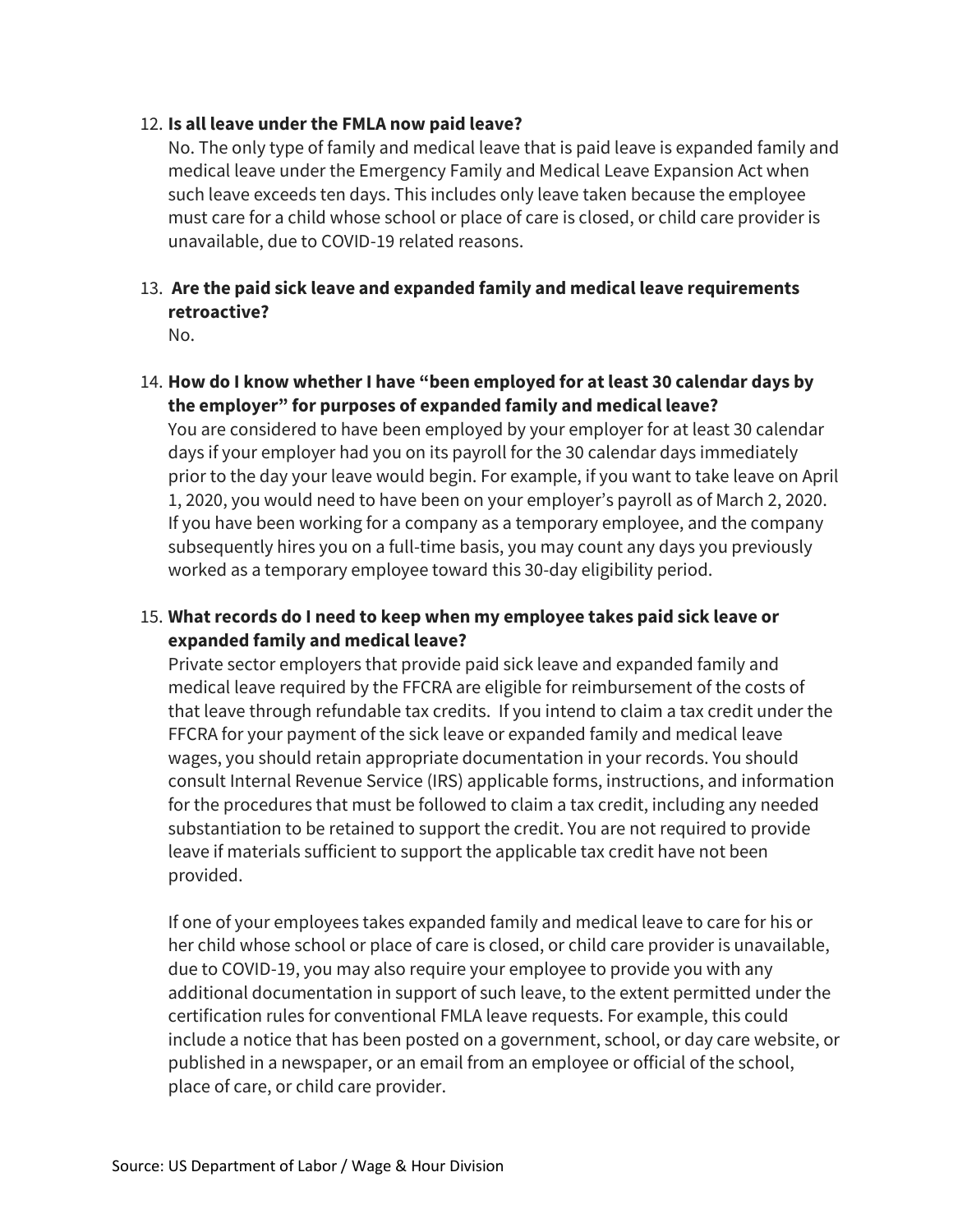#### 16. **What documents do I need to give my employer to get paid sick leave or expanded family and medical leave?**

You must provide to your employer documentation in support of your paid sick leave as specified in applicable IRS forms, instructions, and information.

Your employer may also require you to provide additional in support of your expanded family and medical leave taken to care for your child whose school or place of care is closed, or child care provider is unavailable, due to COVID-19-related reasons. For example, this may include a notice of closure or unavailability from your child's school, place of care, or child care provider, including a notice that may have been posted on a government, school, or day care website, published in a newspaper, or emailed to you from an employee or official of the school, place of care, or child care provider. Your employer must retain this notice or documentation in support of expanded family and medical leave, including while you may be taking unpaid leave that runs concurrently with paid sick leave if taken for the same reason.

Please also note that all existing certification requirements under the FMLA remain in effect if you are taking leave for one of the existing qualifying reasons under the FMLA. For example, if you are taking leave beyond the two weeks of emergency paid sick leave because your medical condition for COVID-19-related reasons rises to the level of a serious health condition, you must continue t[o provide medical certifications](https://www.dol.gov/sites/dolgov/files/WHD/legacy/files/whdfs28g.pdf) under the FMLA if required by your employer.

#### 17. **When am I able to telework under the FFCRA?**

You may telework when your employer permits or allows you to perform work while you are at home or at a location other than your normal workplace. Telework is work for which normal wages must be paid and is not compensated under the paid leave provisions of the FFCRA.

# 18. **What does it mean to be unable to work, including telework for COVID-19 related reasons?**

You are unable to work if your employer has work for you and one of the COVID-19 qualifying reasons set forth in the FFCRA prevents you from being able to perform that work, either under normal circumstances at your normal worksite or by means of telework.

If you and your employer agree that you will work your normal number of hours, but outside of your normally scheduled hours (for instance early in the morning or late at night), then you are able to work and leave is not necessary unless a COVID-19 qualifying reason prevents you from working that schedule.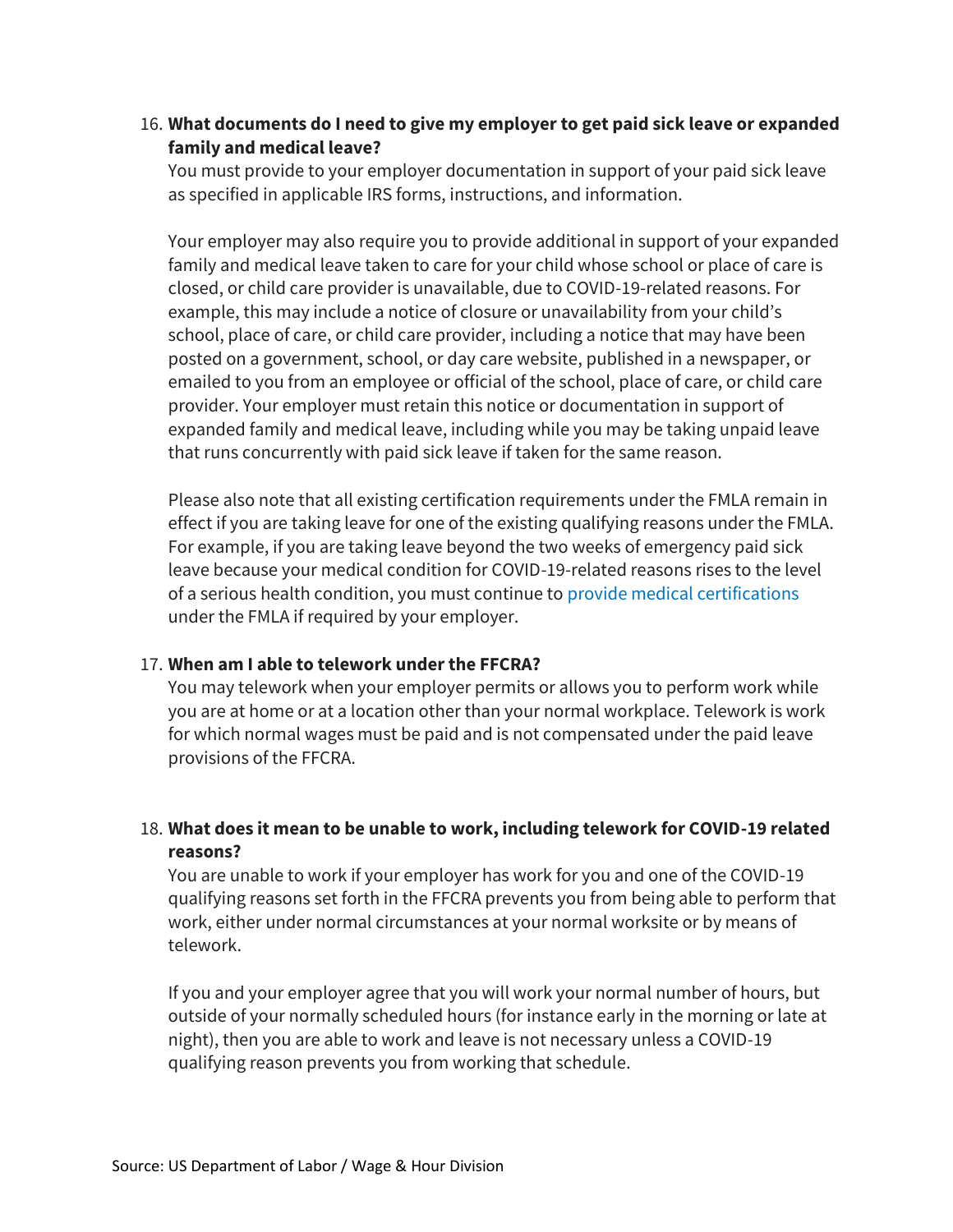## 19. **If I am or become unable to telework, am I entitled to paid sick leave or expanded family and medical leave?**

If your employer permits teleworking—for example, allows you to perform certain tasks or work a certain number of hours from home or at a location other than your normal workplace—and you are unable to perform those tasks or work the required hours because of one of the qualifying reasons for paid sick leave, then you are entitled to take paid sick leave.

Similarly, if you are unable to perform those teleworking tasks or work the required teleworking hours because you need to care for your child whose school or place of care is closed, or child care provider is unavailable, because of COVID-19 related reasons, then you are entitled to take expanded family and medical leave. Of course, to the extent you are able to telework while caring for your child, paid sick leave and expanded family and medical leave is not available.

# 20. **May I take my paid sick leave or expanded family and medical leave intermittently while teleworking?**

Yes, if your employer allows it and if you are unable to telework your normal schedule of hours due to one of the qualifying reasons in the Emergency Paid Sick Leave Act. In that situation, you and your employer may agree that you may take paid sick leave intermittently while teleworking. Similarly, if you are prevented from teleworking your normal schedule of hours because you need to care for your child whose school or place of care is closed, or child care provider is unavailable, because of COVID-19 related reasons, you and your employer may agree that you can take expanded family medical leave intermittently while teleworking.

You may take intermittent leave in any increment, provided that you and your employer agree. For example, if you agree on a 90-minute increment, you could telework from 1:00 PM to 2:30 PM, take leave from 2:30 PM to 4:00 PM, and then return to teleworking.

The Department encourages employers and employees to collaborate to achieve flexibility and meet mutual needs, and the Department is supportive of such voluntary arrangements that combine telework and intermittent leave.

# 21. **May I take my paid sick leave intermittently while working at my usual worksite (as opposed to teleworking)?**

It depends on why you are taking paid sick leave and whether your employer agrees. Unless you are teleworking, paid sick leave for qualifying reasons related to COVID-19 must be taken in full-day increments. It cannot be taken intermittently if the leave is being taken because: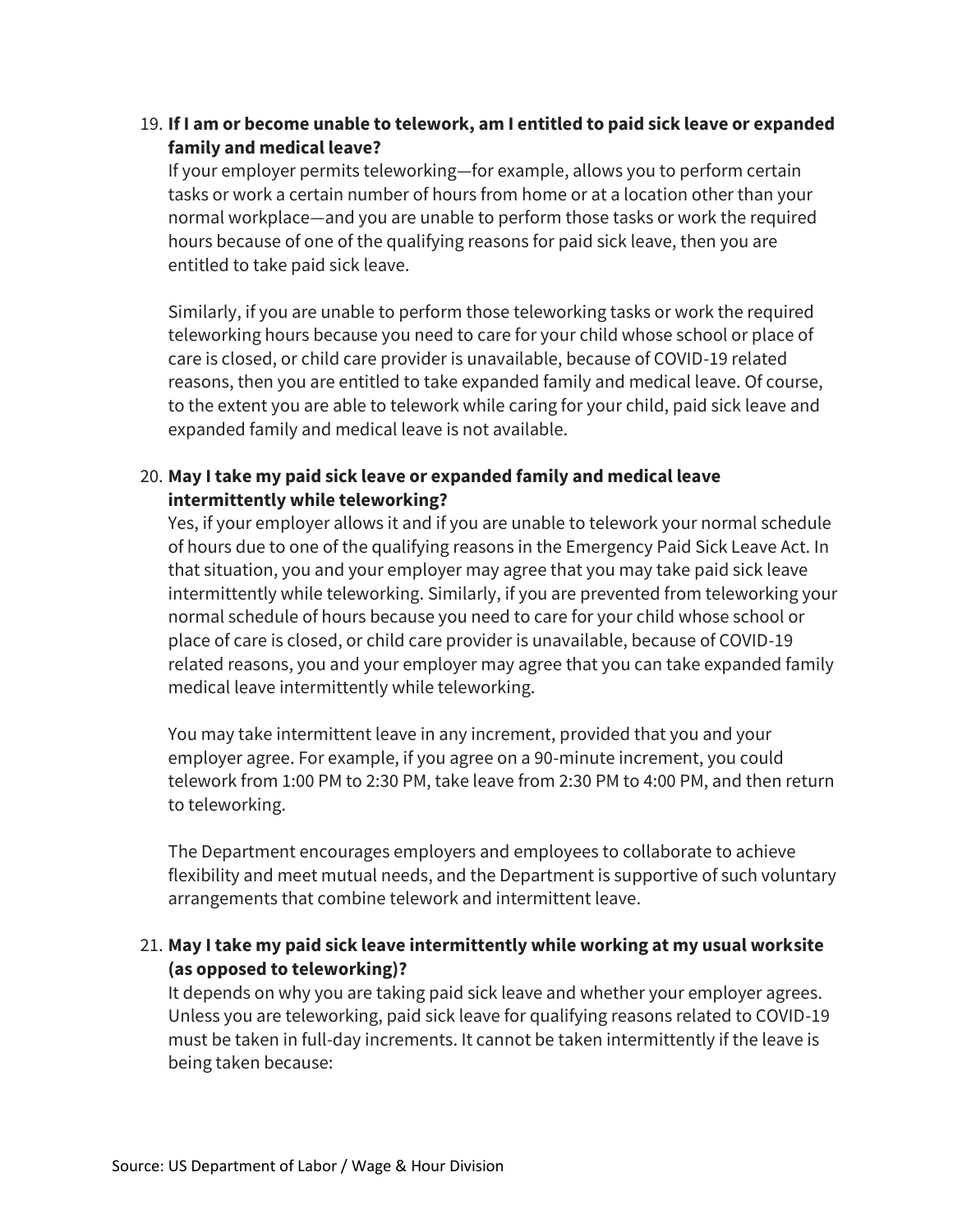- o You are subject to a Federal, State, or local quarantine or isolation order related to COVID-19;
- o You have been advised by a health care provider to self-quarantine due to concerns related to COVID-19;
- o You are experiencing symptoms of COVID-19 and seeking a medical diagnosis;
- $\circ$  You are caring for an individual who either is subject to a quarantine or isolation order related to COVID-19 or has been advised by a health care provider to self-quarantine due to concerns related to COVID-19; or
- $\circ$  You are experiencing any other substantially similar condition specified by the Secretary of Health and Human Services.

Unless you are teleworking, once you begin taking paid sick leave for one or more of these qualifying reasons, you must continue to take paid sick leave each day until you either (1) use the full amount of paid sick leave or (2) no longer have a qualifying reason for taking paid sick leave. This limit is imposed because if you are sick or possibly sick with COVID-19, or caring for an individual who is sick or possibly sick with COVID-19, the intent of FFCRA is to provide such paid sick leave as necessary to keep you from spreading the virus to others.

If you no longer have a qualifying reason for taking paid sick leave before you exhaust your paid sick leave, you may take any remaining paid sick leave at a later time, until December 31, 2020, if another qualifying reason occurs.

In contrast, if you and your employer agree, you may take paid sick leave intermittently if you are taking paid sick leave to care for your child whose school or place of care is closed, or whose child care provider is unavailable, because of COVID-19 related reasons. For example, if your child is at home because his or her school or place of care is closed, or child care provider is unavailable, because of COVID-19 related reasons, you may take paid sick leave on Mondays, Wednesdays, and Fridays to care for your child, but work at your normal worksite on Tuesdays and Thursdays. The Department encourages employers and employees to collaborate to achieve maximum flexibility. Therefore, if employers and employees agree to intermittent leave on less than a full work day for employees taking paid sick leave to care for their child whose school or place of care is closed, or child care provider is unavailable, because of COVID-19-related reasons, the Department is supportive of such voluntary arrangements.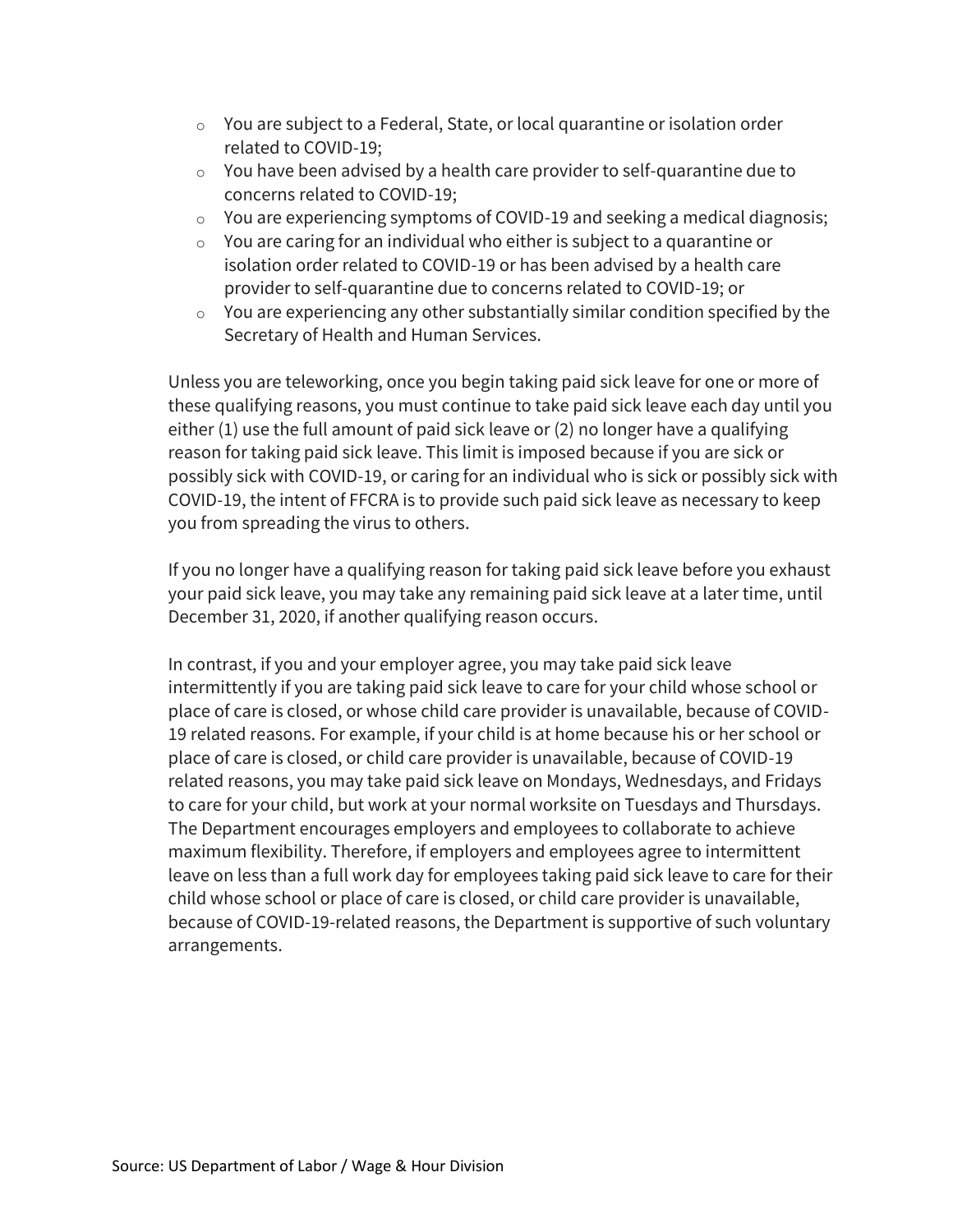22. **May I take my expanded family and medical leave intermittently while my child's school or place of care is closed, or child care provider is unavailable, due to COVID-19 related reasons, if I am not teleworking?**

Yes, but only with your employer's permission. Intermittent expanded family and medical leave should be permitted only when you and your employer agree upon such a schedule. For example, if your employer and you agree, you may take expanded family and medical leave on Mondays, Wednesdays, and Fridays, but work Tuesdays and Thursdays, while your child is at home because your child's school or place of care is closed, or child care provider is unavailable, due to COVID-19 related reasons, for the duration of your leave.

The Department encourages employers and employees to collaborate to achieve flexibility. Therefore, if employers and employees agree to intermittent leave on a dayby-day basis, the Department supports such voluntary arrangements.

23. **If my employer closed my worksite before April 1, 2020 (the effective date of the FFCRA), can I still get paid sick leave or expanded family and medical leave?** No. If, prior to the FFCRA's effective date, your employer sent you home and stops paying you because it does not have work for you to do, you will not get paid sick leave or expanded family and medical leave but you may be eligible for unemployment insurance benefits. This is true whether your employer closes your worksite for lack of business or because it is required to close pursuant to a Federal, State, or local directive. You should contact your State workforce agency or State unemployment insurance office for specific questions about your eligibility. For

[https://www.careeronestop.org/LocalHelp/service-locator.aspx.](https://www.careeronestop.org/LocalHelp/service-locator.aspx)

It should be noted, however, that if your employer is paying you pursuant to a paid leave policy or State or local requirements, you are not eligible for unemployment insurance.

24. **If my employer closes my worksite on or after April 1, 2020 (the effective date of the FFCRA), but before I go out on leave, can I still get paid sick leave and/or expanded family and medical leave?**

No. If your employer closes after the FFCRA's effective date (even if you requested leave prior to the closure), you will not get paid sick leave or expanded family and medical leave but you may be eligible for unemployment insurance benefits. This is true whether your employer closes your worksite for lack of business or because it was required to close pursuant to a Federal, State or local directive. You should contact your State workforce agency or State unemployment insurance office for specific questions about your eligibility. For additional information, please refer to [https://www.careeronestop.org/LocalHelp/service-locator.aspx.](https://www.careeronestop.org/LocalHelp/service-locator.aspx)

additional information, please refer to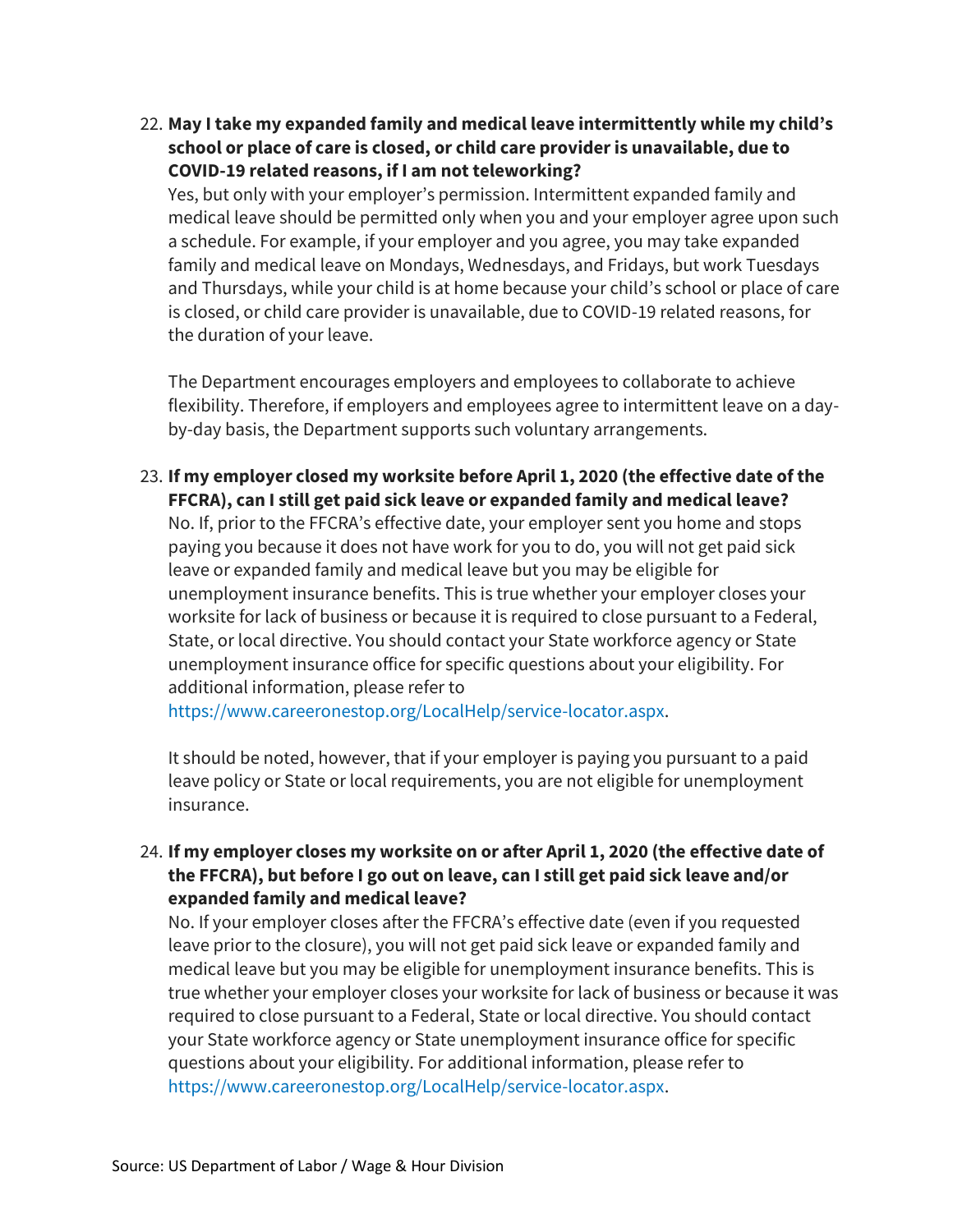#### 25. **If my employer closes my worksite while I am on paid sick leave or expanded family and medical leave, what happens?**

If your employer closes while you are on paid sick leave or expanded family and medical leave, your employer must pay for any paid sick leave or expanded family and medical leave you used before the employer closed. As of the date your employer closes your worksite, you are no longer entitled to paid sick leave or expanded family and medical leave, but you may be eligible for unemployment insurance benefits. This is true whether your employer closes your worksite for lack of business or because the employer was required to close pursuant to a Federal, State or local directive. You should contact your State workforce agency or State unemployment insurance office for specific questions about your eligibility. For additional information, please refer to [https://www.careeronestop.org/LocalHelp/service-locator.aspx.](https://www.careeronestop.org/LocalHelp/service-locator.aspx)

# 26. **If my employer is open, but furloughs me on or after April 1, 2020 (the effective date of the FFCRA), can I receive paid sick leave or expanded family and medical leave?**

No. If your employer furloughs you because it does not have enough work or business for you, you are not entitled to then take paid sick leave or expanded family and medical leave. However, you may be eligible for unemployment insurance benefits. You should contact your State workforce agency or State unemployment insurance office for specific questions about your eligibility. For additional information, please refer to [https://www.careeronestop.org/LocalHelp/service-locator.aspx.](https://www.careeronestop.org/LocalHelp/service-locator.aspx)

# 27. **If my employer closes my worksite on or after April 1, 2020 (the effective date of the FFCRA), but tells me that it will reopen at some time in the future, can I receive paid sick leave or expanded family and medical leave?**

No, not while your worksite is closed. If your employer closes your worksite, even for a short period of time, you are not entitled to take paid sick leave or expanded family and medical leave. However, you may be eligible for unemployment insurance benefits. This is true whether your employer closes your worksite for lack of business or because it was required to close pursuant to a Federal, State, or local directive. You should contact your State workforce agency or State unemployment insurance office for specific questions about your eligibility. For additional information, please refer to [https://www.careeronestop.org/LocalHelp/service-locator.aspx.](https://www.careeronestop.org/LocalHelp/service-locator.aspx) If your employer reopens and you resume work, you would then be eligible for paid sick leave or expanded family and medical leave as warranted.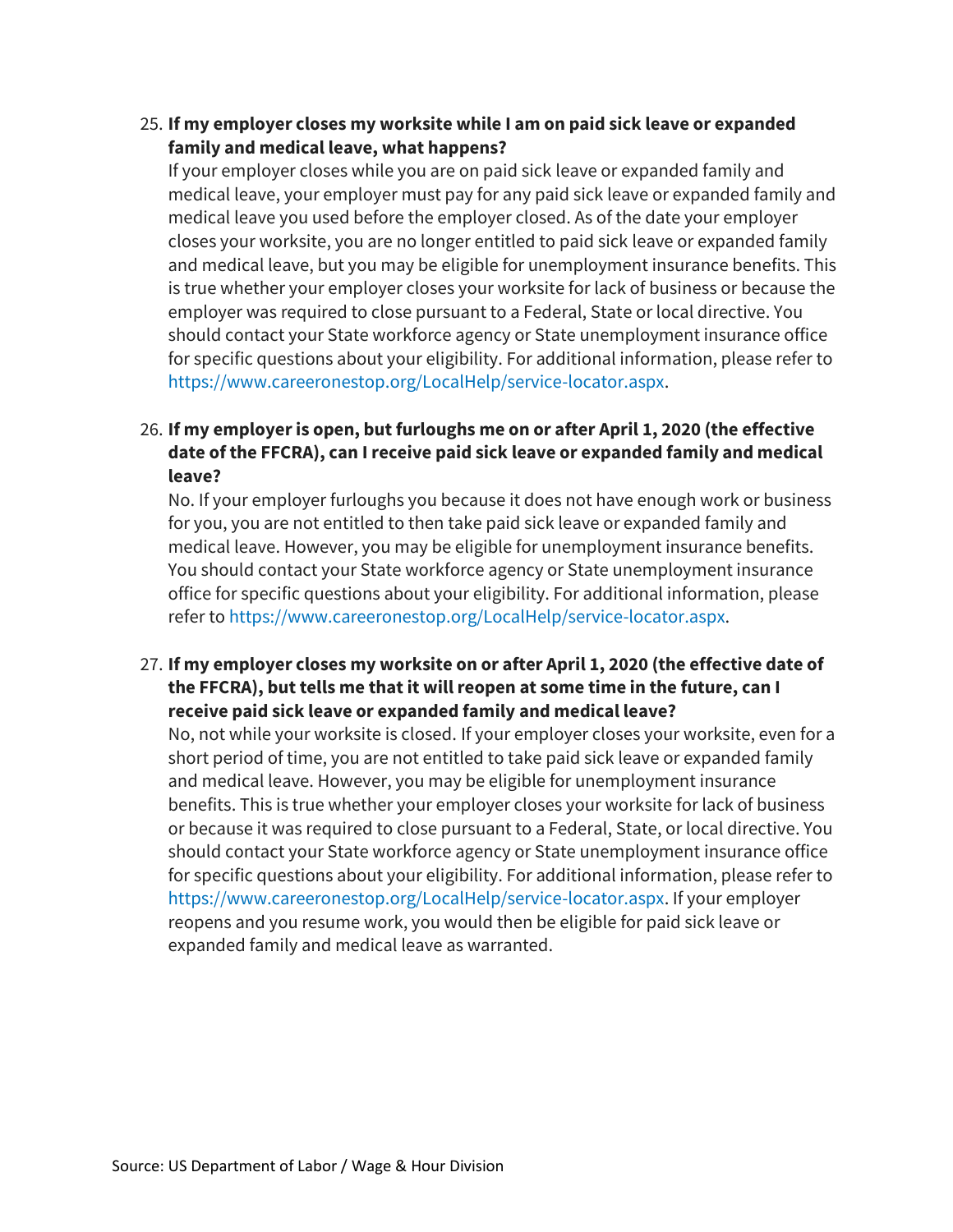28. **If my employer reduces my scheduled work hours, can I use paid sick leave or expanded family and medical leave for the hours that I am no longer scheduled to work?**

No. If your employer reduces your work hours because it does not have work for you to perform, you may not use paid sick leave or expanded family and medical leave for the hours that you are no longer scheduled to work. This is because you are not prevented from working those hours due to a COVID-19 qualifying reason, even if your reduction in hours was somehow related to COVID-19.

You may, however, take paid sick leave or expanded family and medical leave if a COVID-19 qualifying reason prevents you from working your full schedule. If you do, the amount of leave to which you are entitled is computed based on your work schedule before it was reduced (see [Question 5\)](https://www.dol.gov/agencies/whd/pandemic/ffcra-questions#5).

29. **May I collect unemployment insurance benefits for time in which I receive pay for paid sick leave and/or expanded family and medical leave?**

No. If your employer provides you paid sick leave or expanded family and medical leave, you are not eligible for unemployment insurance. However, each State has its own unique set of rules; and [DOL recently clarified additional flexibility to the States](https://wdr.doleta.gov/directives/corr_doc.cfm?docn=8893) (UIPL 20-10) to extend partial unemployment benefits to workers whose hours or pay have been reduced. Therefore, individuals should contact their State workforce agency or State unemployment insurance office for specific questions about eligibility. For additional information, please refer to

[https://www.careeronestop.org/LocalHelp/service-locator.aspx.](https://www.careeronestop.org/LocalHelp/service-locator.aspx)

30. **If I elect to take paid sick leave or expanded family and medical leave, must my employer continue my health coverage? If I remain on leave beyond the maximum period of expanded family and medical leave, do I have a right to keep my health coverage?**

If your employer provides group health coverage that you've elected, you are entitled to continued group health coverage during your expanded family and medical leave on the same terms as if you continued to work. If you are enrolled in family coverage, your employer must maintain coverage during your expanded family and medical leave. You generally must continue to make any normal contributions to the cost of your health coverage. See WHD Fact Sheet 28A:

[https://www.dol.gov/agencies/whd/fact-sheets/28a-fmla-employee-protections.](https://www.dol.gov/agencies/whd/fact-sheets/28a-fmla-employee-protections)

If you do not return to work at the end of your expanded family and medical leave, check with your employer to determine whether you are eligible to keep your health coverage on the same terms (including contribution rates). If you are no longer eligible, you may be able to continue your coverage under the Consolidated Omnibus Budget Reconciliation Act (COBRA). COBRA, which generally applies to employers with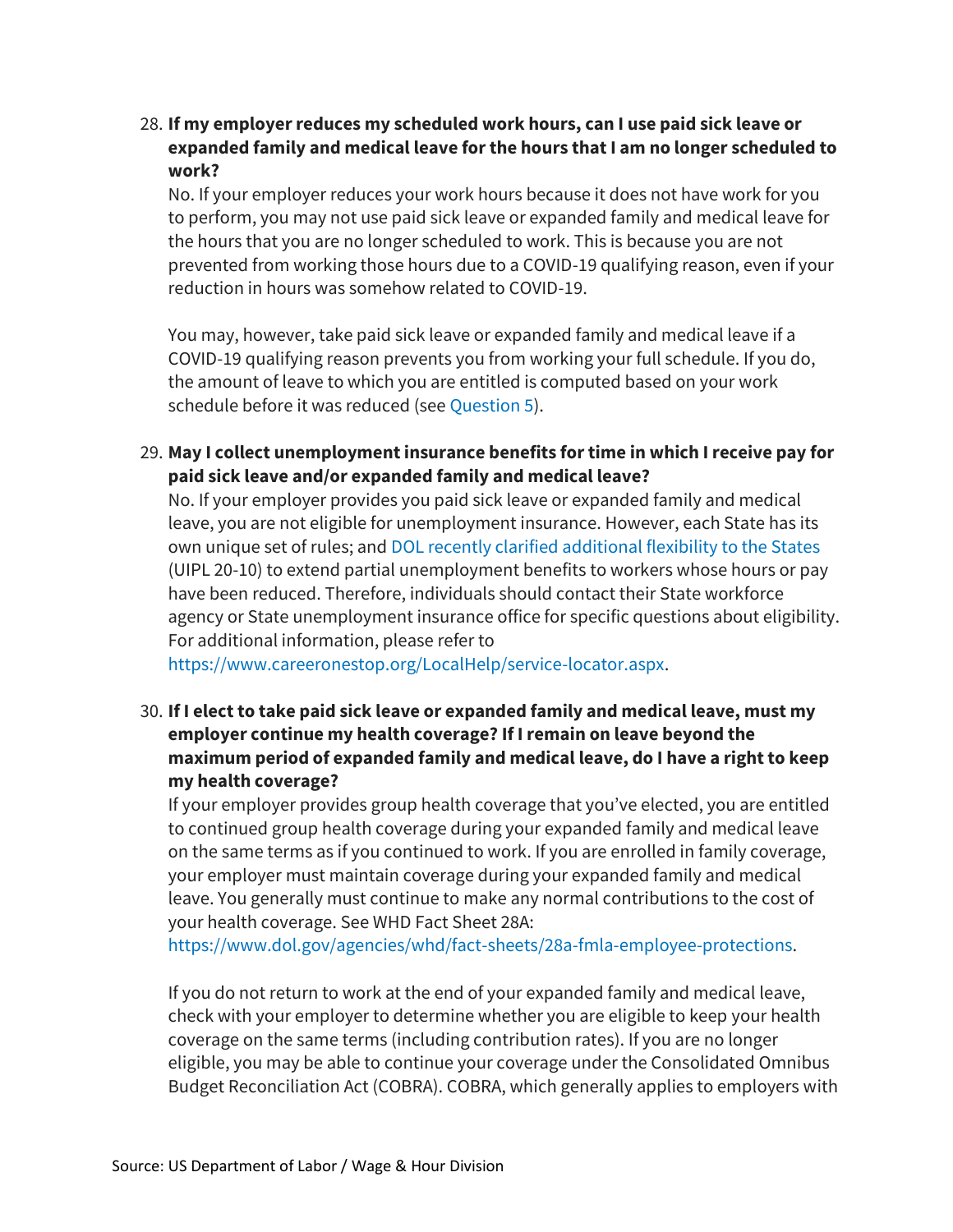20 or more employees, allows you and your family to continue the same group health coverage at group rates. Your share of that cost may be higher than what you were paying before but may be lower than what you would pay for private individual health insurance coverage. (If your employer has fewer than 20 employees, you may be eligible to continue your health insurance under State laws that are similar to COBRA. These laws are sometimes referred to as "mini COBRA" and vary from State to State.) Contact the Employee Benefits Security Administration at [https://www.dol.gov/agencies/ebsa/workers-and-families/changing-jobs-and-job](https://www.dol.gov/agencies/ebsa/workers-and-families/changing-jobs-and-job-loss)[loss](https://www.dol.gov/agencies/ebsa/workers-and-families/changing-jobs-and-job-loss) to learn about health and retirement benefit protections for dislocated workers. If you elect to take paid sick leave, your employer must continue your health coverage. Under the Health Insurance Portability and Accountability Act (HIPAA), an employer cannot establish a rule for eligibility or set any individual's premium or contribution rate based on whether an individual is actively at work (including whether an individual is continuously employed), unless absence from work due to any health factor (such as being absent from work on sick leave) is treated, for purposes of the plan or health insurance coverage, as being actively at work.

# 31. **As an employee, may I use my employer's preexisting leave entitlements and my FFCRA paid sick leave and expanded family and medical leave concurrently for the same hours?**

During the first two weeks of unpaid expanded family and medical leave, you may not simultaneously take paid sick leave under the EPSLA and preexisting paid leave, unless your employer agrees to allow you to supplement the amount you receive from paid sick leave with your preexisting paid leave, up to your normal earnings. After the first two workweeks (usually 10 workdays) of expanded family and medical leave under the EFMLEA, however, you may elect—or be required by your employer—to take your remaining expanded family and medical leave at the same time as any existing paid leave that, under your employer's policies, would be available to you in that circumstance. This would likely include personal leave or paid time off, but not medical or sick leave if you are not ill.

If you are required to take your existing leave concurrently with your remaining expanded family and medical leave, your employer must pay you the full amount to which you are entitled under your existing paid leave policy for the period of leave taken. If you exhaust your preexisting paid leave and still are entitled to additional expanded family and medical leave, your employer must pay you at least 2/3 of your pay for subsequent periods of expanded family and medical leave taken, up to \$200 per workday and \$10,000 in the aggregate, for expanded family and medical leave.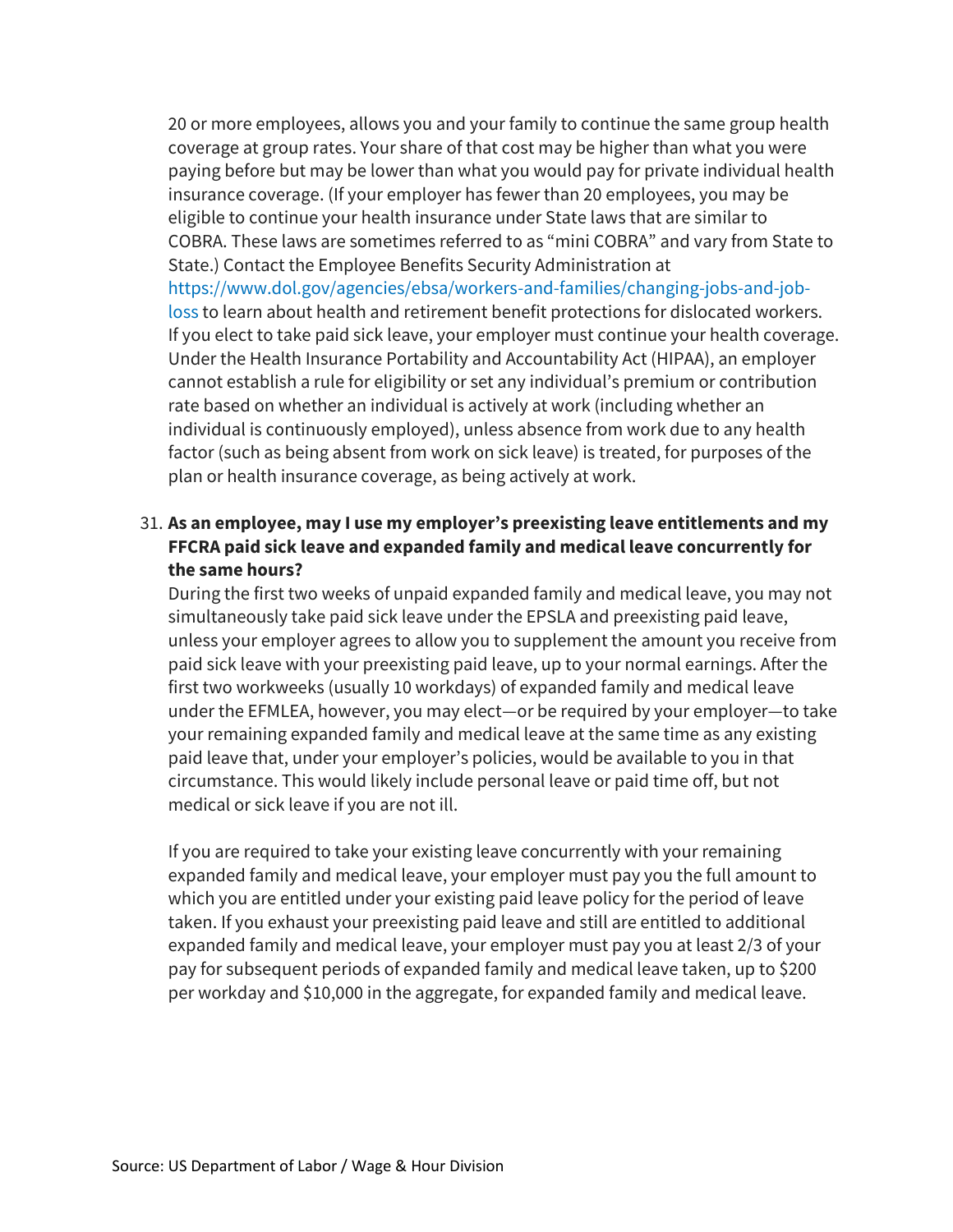32. **If I am an employer, may I use the paid sick leave mandated under the EPSLA to satisfy paid leave entitlements that an employee may have under my paid leave policy?**

No, unless your employee agrees. Paid sick leave under the EPSLA is in addition to your employee's (including Federal Employees') other leave entitlements. You may not require your employee to use provided or accrued paid vacation, personal, medical, or sick leave before the paid sick leave. You also may not require your employee to use such existing leave concurrently with the paid sick leave under the EPSLA. But if you and your employee agree, your employee may use preexisting leave entitlements to supplement the amount he or she receives from paid sick leave, up to the employee's normal earnings. Note, however, that you are not entitled to a tax credit for any paid sick leave that is not required to be paid or exceeds the limits set forth under the EPSLA. You are free to amend your own policies to the extent consistent with applicable law.

33. **If I am an employer, may I require my employee to take paid leave he or she may have under my existing paid leave policy concurrently with expanded family and medical leave under the EFMLEA?**

Yes. After the first two workweeks (usually 10 workdays) of expanded family and medical leave under the EFMLEA, you may require that your employee take concurrently for the same hours expanded family and medical leave and existing leave that, under your policies, would be available to the employee in that circumstance. This would likely include personal leave or paid time off, but not medical or sick leave if your employee (or a covered family member) is not ill.

If you do so, you must pay your employee the full amount to which he or she is entitled under your existing paid leave policy for the period of leave taken. You must pay your employee at least 2/3 of his or her pay for subsequent periods of expanded family and medical leave taken, up to \$200 per workday and \$10,000 in the aggregate, for expanded family and medical leave. If your employee exhausts all preexisting paid vacation, personal, medical, or sick leave, you would need to pay your employee at least 2/3 of his or her pay for subsequent periods of expanded family and medical leave taken, up to \$200 per day and \$10,000 in the aggregate. You are free to amend your own policies to the extent consistent with applicable law.

34. **If I want to pay my employees more than they are entitled to receive for paid sick leave or expanded family and medical leave, can I do so and claim a tax credit for the entire amount paid to them?**

You may pay your employees in excess of FFCRA requirements. But you cannot claim, and will not receive tax credit for, those amounts in excess of the FFCRA's statutory limits.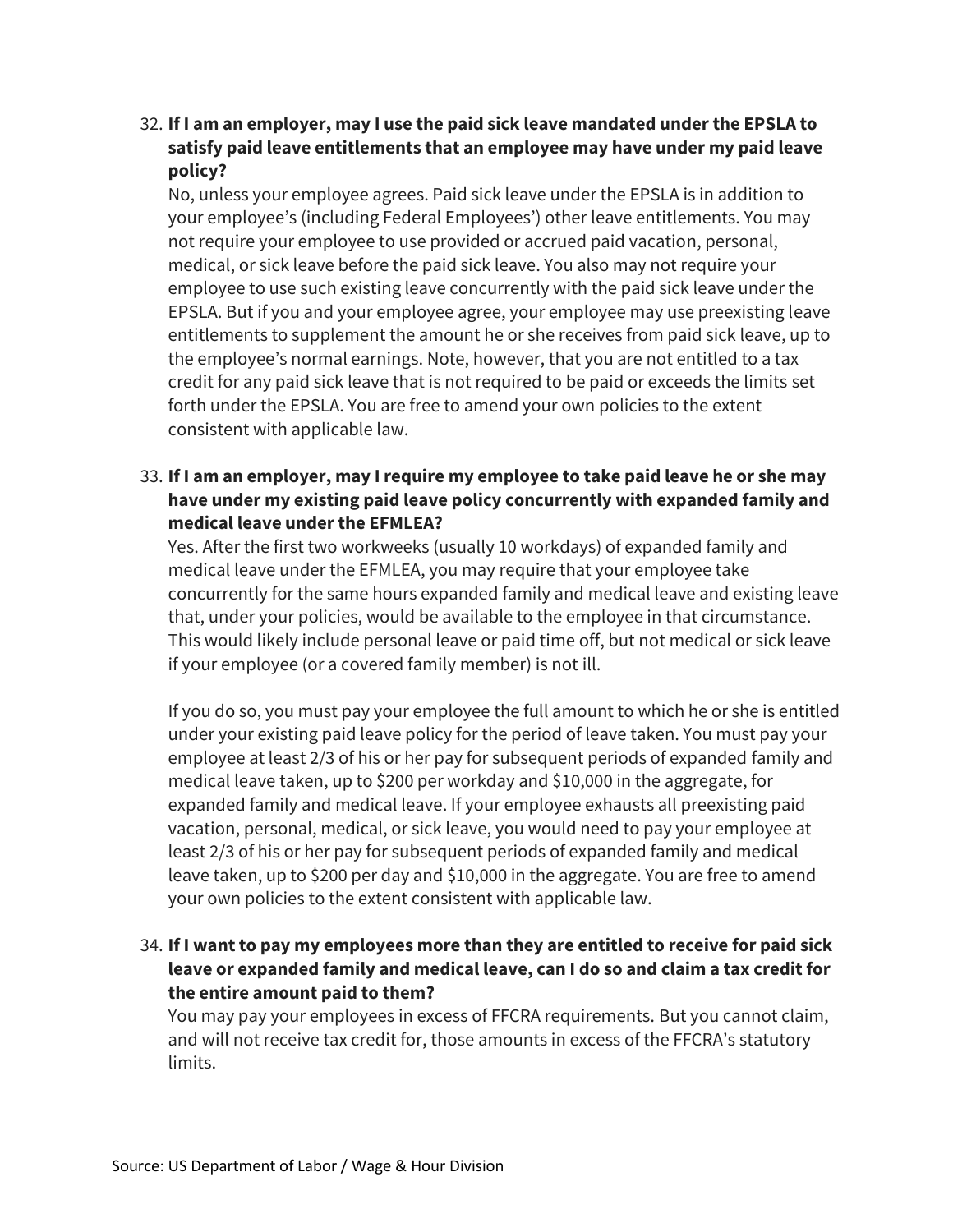35. **I am an employer that is part of a multiemployer collective bargaining agreement, may I satisfy my obligations under the Emergency Family and Medical Leave Expansion Act through contributions to a multiemployer fund, plan, or program?**

You may satisfy your obligations under the Emergency Family and Medical Leave Expansion Act by making contributions to a multiemployer fund, plan, or other program in accordance with your existing collective bargaining obligations. These contributions must be based on the amount of paid family and medical leave to which each of your employees is entitled under the Act based on each employee's work under the multiemployer collective bargaining agreement. Such a fund, plan, or other program must allow employees to secure or obtain their pay for the related leave they take under the Act. Alternatively, you may also choose to satisfy your obligations under the Act by other means, provided they are consistent with your bargaining obligations and collective bargaining agreement.

36. **I am an employer that is part of a multiemployer collective bargaining agreement, may I satisfy my obligations under the Emergency Paid Sick Leave Act through contributions to a multiemployer fund, plan, or program?**

You may satisfy your obligations under the Emergency Paid Sick Leave Act by making contributions to a multiemployer fund, plan, or other program in accordance with your existing collective bargaining obligations. These contributions must be based on the hours of paid sick leave to which each of your employees is entitled under the Act based on each employee's work under the multiemployer collective bargaining agreement. Such a fund, plan, or other program must allow employees to secure or obtain their pay for the related leave they take under the Act. Alternatively, you may also choose to satisfy your obligations under the Act by other means, provided they are consistent with your bargaining obligations and collective bargaining agreement.

37. **Are contributions to a multiemployer fund, plan, or other program the only way an employer that is part of a multiemployer collective bargaining agreement may comply with the paid leave requirements of the FFCRA?**

No. Both the Emergency Paid Sick Leave Act and the Emergency Family and Medical Leave Expansion Act provide that, consistent with its bargaining obligations and collective bargaining agreement, an employer may satisfy its legal obligations under both Acts by making appropriate contributions to such a fund, plan, or other program based on the paid leave owed to each employee. However, the employer may satisfy its obligations under both Acts by other means, provided they are consistent with its bargaining obligations and collective bargaining agreement.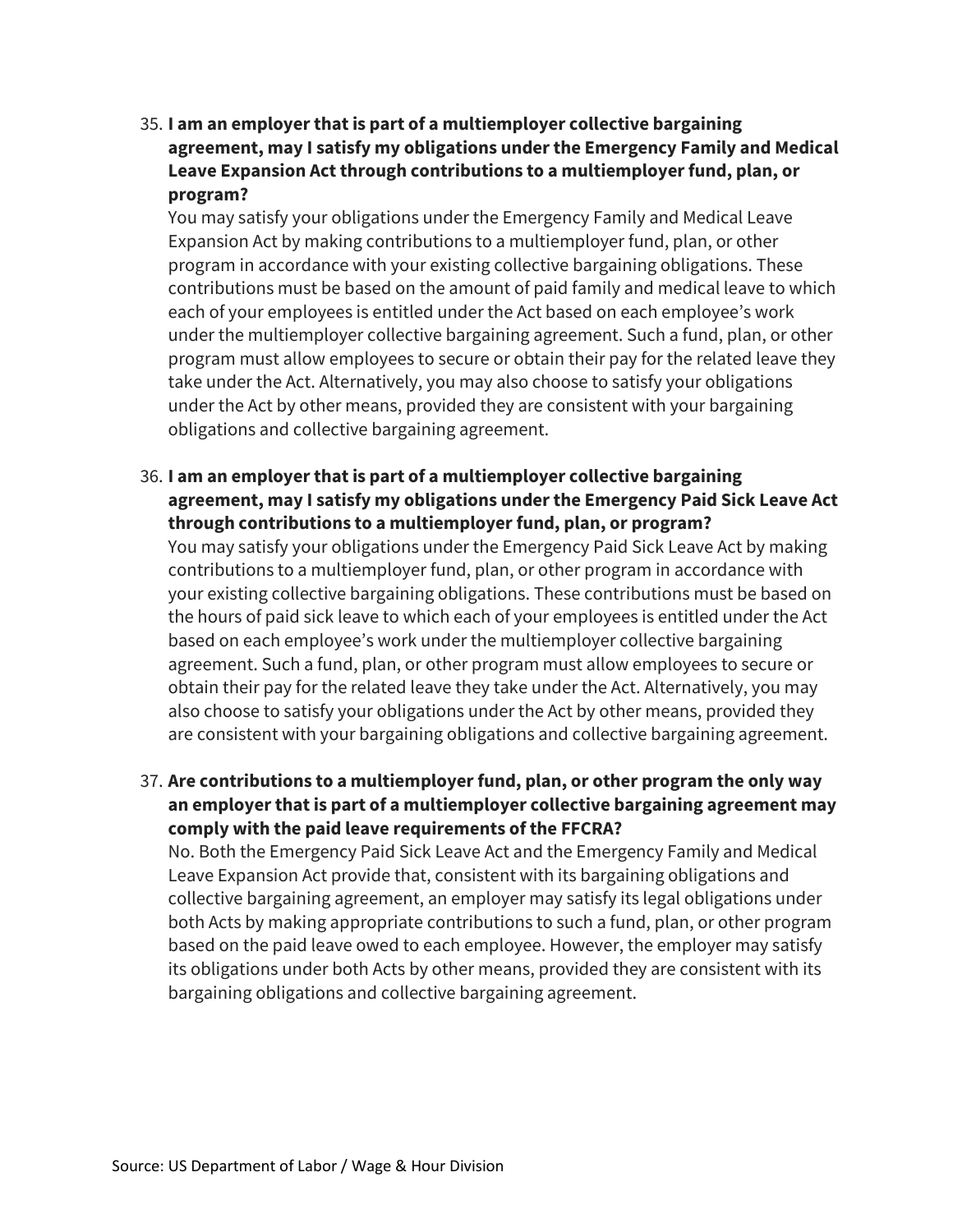#### 38. **Assuming I am a covered employer, which of my employees are eligible for paid sick leave and expanded family and medical leave?**

Both of these new provisions use th[e employee definition](https://www.dol.gov/agencies/whd/fact-sheets/13-flsa-employment-relationship) as provided by the Fair Labor Standards Act, thus all of your U.S. (including Territorial) employees who meet this definition are eligible including full-time and part-time employees, and "joint employees" working on your site temporarily and/or through a temp agency. However, if you employ a health care provider or an emergency responder you are not required to pay such employee paid sick leave or expanded family and medical leave on a case-by-case basis. And certain small businesses may exempt employees if the leave would jeopardize the company's viability as a going concern. See [Question 58](https://www.dol.gov/agencies/whd/pandemic/ffcra-questions#58) below.

There is one difference regarding an employee's eligibility for paid sick leave versus expanded family and medical leave. While your employee is eligible for paid sick leave regardless of length of employment, your employee must have been employed for 30 calendar days in order to qualify for expanded family and medical leave. For example, if your employee requests expanded family and medical leave on April 10, 2020, he or she must have been your employee since March 11, 2020.

# 39. **Who is a covered employer that must provide paid sick leave and expanded family and medical leave under the FFCRA?**

Generally, if you employ fewer than 500 employees you are a covered employer that must provide paid sick leave and expanded family and medical leave. For additional information on the 500 employee threshold, see [Question 2.](https://www.dol.gov/agencies/whd/pandemic/ffcra-questions#2) Certain employers with fewer than 50 employees may be exempt from the Act's requirements to provide certain paid sick leave and expanded family and medical leave. For additional information regarding this small business exemption, se[e Question 4](https://www.dol.gov/agencies/whd/pandemic/ffcra-questions#4) an[d Questions 58](https://www.dol.gov/agencies/whd/pandemic/ffcra-questions#58)  [and 59](https://www.dol.gov/agencies/whd/pandemic/ffcra-questions#58) below.

Certain public employers are also covered under the Act and must provide paid sick leave and expanded family and medical leave. For additional information regarding coverage of public employers, see [Questions 52-54](https://www.dol.gov/agencies/whd/pandemic/ffcra-questions#52) below.

#### 40. **Who is a son or daughter?**

Under the FFCRA, a "son or daughter" is your own child, which includes your biological, adopted, or foster child, your stepchild, a legal ward, or a child for whom you are standing in loco parentis—someone with day-to-day responsibilities to care for or financially support a child. For additional information about in loco parentis, see [Fact Sheet #28B:](https://www.dol.gov/sites/dolgov/files/WHD/legacy/files/whdfs28B.pdf) Family and Medical Leave Act (FMLA) leave for birth, placement, bonding or to care for a child with a serious health condition on the basis of an "in loco parentis" relationship.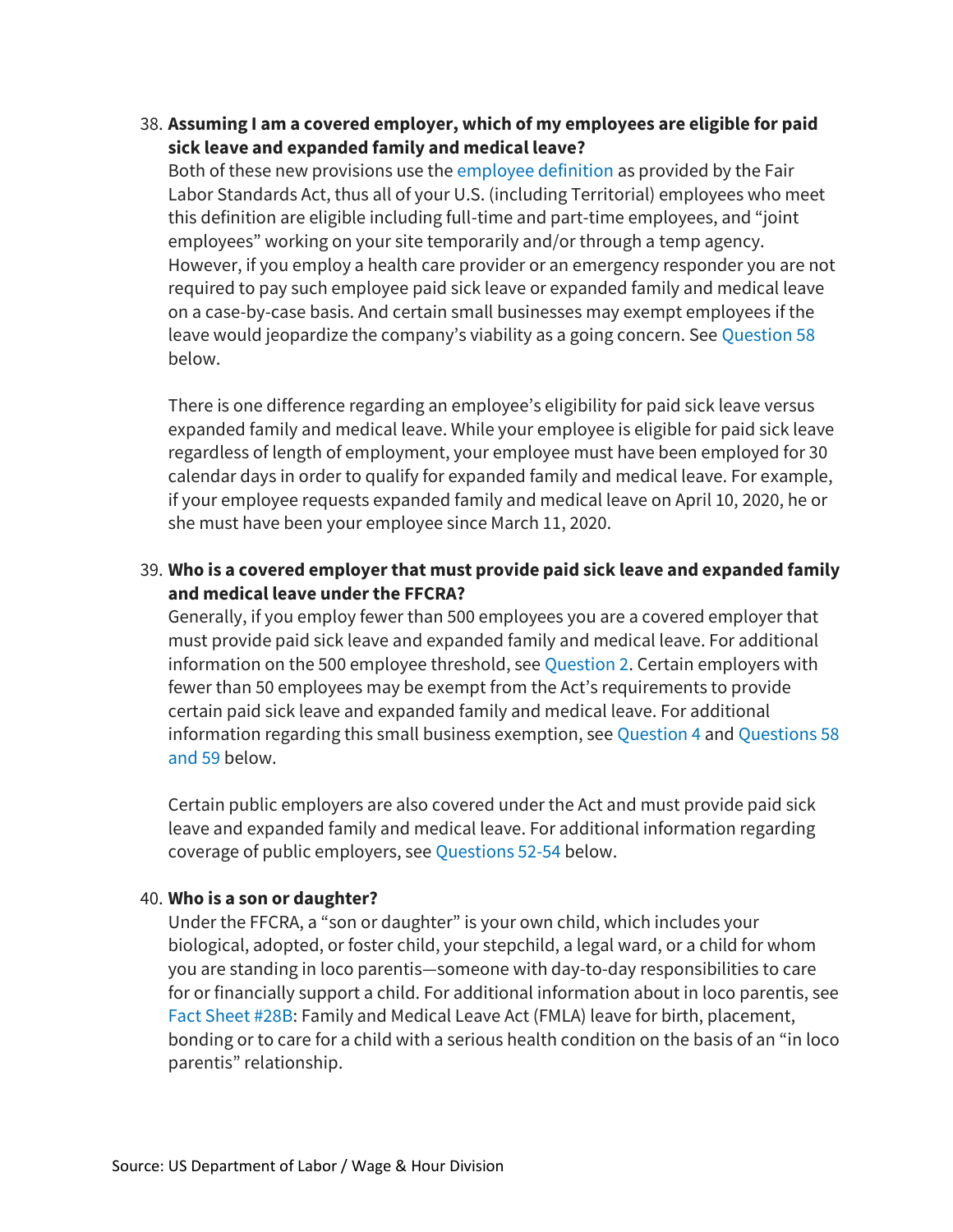In light of Congressional direction to interpret definitions consistently, WHD clarifies that under the FFCRA a "son or daughter" is also an adult son or daughter (i.e., one who is 18 years of age or older), who (1) has a mental or physical disability, and (2) is incapable of self-care because of that disability. For additional information on requirements relating to an adult son or daughter, se[e Fact Sheet #28K](https://www.dol.gov/agencies/whd/fact-sheets/28k-fmla-adult-children) and/or call our toll free information and help line available 8 am–5 pm in your time zone, 1-866-4US-WAGE (1-866-487-9243).

# 41. **What do I do if my employer, who I believe to be covered, refuses to provide me paid sick leave?**

If you believe that your employer is covered and is improperly refusing you paid sick leave under the Emergency Paid Sick Leave Act, the Department encourages you to raise and try to resolve your concerns with your employer. Regardless of whether you discuss your concerns with your employer, if you believe your employer is improperly refusing you paid sick leave, you may call 1-866-4US-WAGE (1-866-487-9243). WHD is responsible for administering and enforcing these provisions. If you have questions or concerns, you can contact WHD by phone or visi[t www.dol.gov/agencies/whd.](https://www.dol.gov/agencies/whd) Your call will be directed to the [nearest WHD office](https://www.dol.gov/agencies/whd/contact/local-offices) for assistance to have your questions answered or to file a complaint. In most cases, you can also file a lawsuit against your employer directly without contacting WHD. If you are a public sector employee, please see the answer to [Question 54.](https://www.dol.gov/agencies/whd/pandemic/ffcra-questions#54)

# 42. **What do I do if my employer, who I believe to be covered, refuses to provide me expanded family and medical leave to care for my own son or daughter whose school or place of care has closed, or whose child care provider is unavailable, for COVID-19 related reasons?**

If you believe that your employer is covered and is improperly refusing you expanded family and medical leave or otherwise violating your rights under the Emergency Family and Medical Leave Expansion Act, the Department encourages you to raise and try to resolve your concerns with your employer. Regardless whether you discuss your concerns with your employer, if you believe your employer is improperly refusing you expanded family and medical leave, you may call WHD at 1-866-4US-WAGE (1-866-487 9243) or visit [www.dol.gov/agencies/whd.](https://www.dol.gov/agencies/whd) Your call will be directed to the nearest [WHD office](https://www.dol.gov/agencies/whd/contact/local-offices) for assistance to have your questions answered or to file a complaint. If your employer employs 50 or more employees, you also may file a lawsuit against your employer directly without contacting WHD. If you are a public sector employee, please see the answer to [Question 54.](https://www.dol.gov/agencies/whd/pandemic/ffcra-questions#54)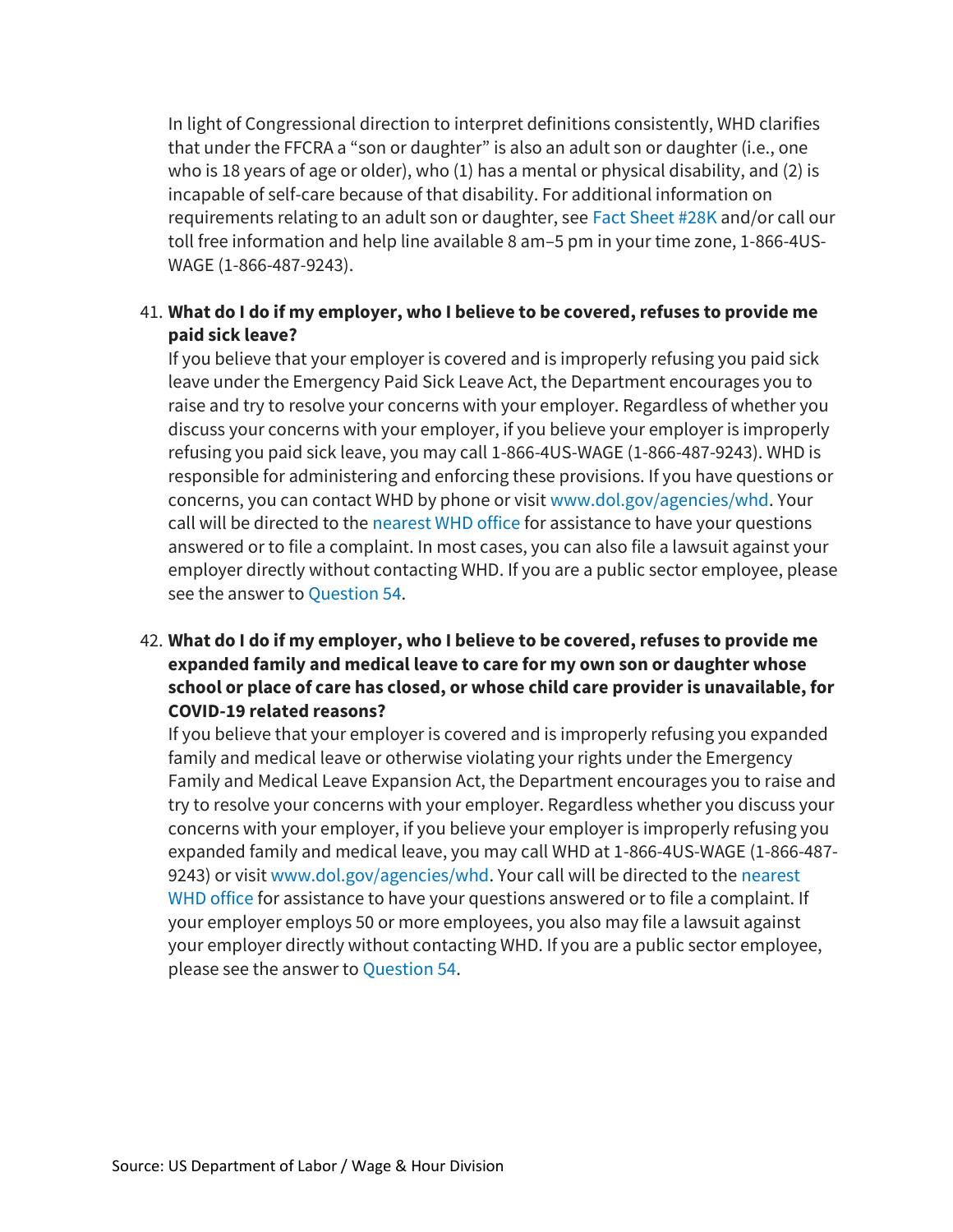## 43. **Do I have a right to return to work if I am taking paid sick leave or expanded family and medical leave under the Emergency Paid Sick Leave Act or the Emergency Family and Medical Leave Expansion Act?**

Generally, yes. In light of Congressional direction to interpret requirements among the Acts consistently, WHD clarifies that the Acts require employers to provide the same (or a nearly equivalent) job to an employee who returns to work following leave.

In most instances, you are entitled to be restored to the same or an equivalent position upon return from paid sick leave or expanded family and medical leave. Thus, your employer is prohibited from firing, disciplining, or otherwise discriminating against you because you take paid sick leave or expanded family and medical leave. Nor can your employer fire, discipline, or otherwise discriminate against you because you filed any type of complaint or proceeding relating to these Acts, or have or intend to testify in any such proceeding.

However, you are not protected from employment actions, such as layoffs, that would have affected you regardless of whether you took leave. This means your employer can lay you off for legitimate business reasons, such as th[e closure of your worksite.](https://www.dol.gov/agencies/whd/fact-sheets/28a-fmla-employee-protections) Your employer must be able to demonstrate that you would have been laid off even if you had not taken leave.

Your employer may also refuse to return you to work in your same position if you are a highly compensated ["key" employee](https://www.dol.gov/whd/regs/compliance/whdfs28a.pdf) as defined under the FMLA, or if your employer has fewer than 25 employees, and you took leave to care for your own son or daughter whose school or place of care was closed, or whose child care provider was unavailable, and all four of the following hardship conditions exist:

- o your position no longer exists due to economic or operating conditions that affect employment and due to COVID-19 related reasons during the period of your leave;
- $\circ$  your employer made reasonable efforts to restore you to the same or an equivalent position;
- o your employer makes reasonable efforts to contact you if an equivalent position becomes available; and
- o your employer continues to make reasonable efforts to contact you for one year beginning either on the date the leave related to COVID-19 reasons concludes or the date 12 weeks after your leave began, whichever is earlier.

44. **Do I qualify for leave for a COVID-19 related reason even if I have already used some or all of my leave under the Family and Medical Leave Act (FMLA)?** If you are an eligible employee, you are entitled to paid sick leave under the Emergency Paid Sick Leave Act regardless of how much leave you have taken under the FMLA.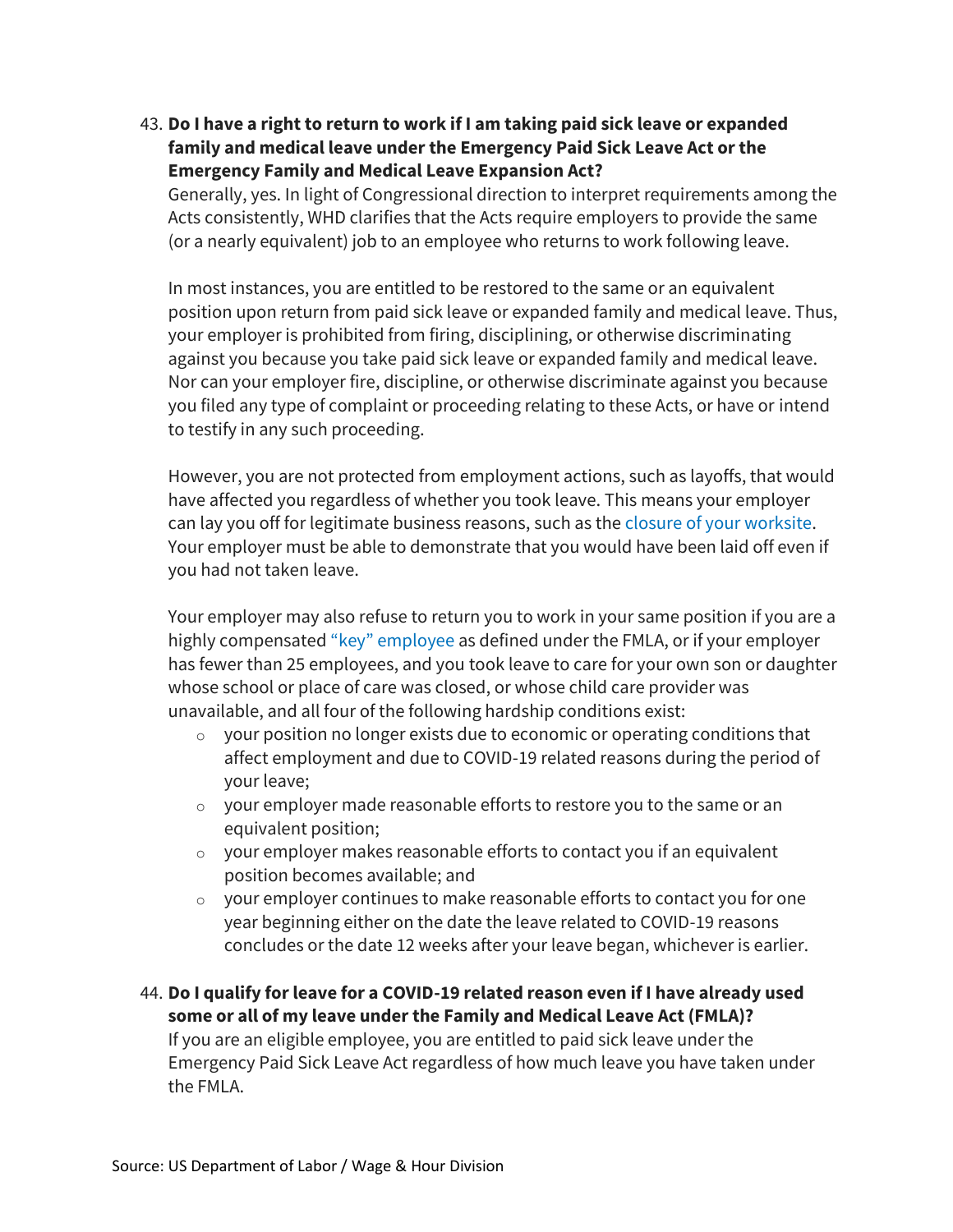However, if your employer was covered by the FMLA prior to April 1, 2020, your eligibility for expanded family and medical leave depends on how much leave you have already taken during the 12-month period that your employer uses for FMLA leave. You may take a total of 12 workweeks for FMLA or expanded family and medical leave reasons during a 12-month period. If you have taken some, but not all, 12 workweeks of your leave under FMLA during the current [12-month period determined](https://www.dol.gov/sites/dolgov/files/WHD/legacy/files/whdfs28h.pdf)  [by your employer,](https://www.dol.gov/sites/dolgov/files/WHD/legacy/files/whdfs28h.pdf) you may take the remaining portion of leave available. If you have already taken 12 workweeks o[f FMLA](https://www.dol.gov/sites/dolgov/files/WHD/legacy/files/whdfs28.pdf) leave during this 12-month period, you may not take additional expanded family and medical leave.

For example, assume you are eligible for preexisting FMLA leave and took two weeks of such leave in January 2020 to undergo and recover from a surgical procedure. You therefore have 10 weeks of FMLA leave remaining. Because expanded family and medical leave is a type of FMLA leave, you would be entitled to take up to 10 weeks of expanded family and medical leave, rather than 12 weeks. And any expanded family and medical leave you take would count against your entitlement to preexisting FMLA leave.

If your employer only becomes covered under the FMLA on April 1, 2020, this analysis does not apply.

#### 45. **May I take leave under the Family and Medical Leave Act over the next 12 months if I used some or all of my expanded family and medical leave under the Emergency Family and Medical Leave Expansion Act?**

It depends. You may take a total of 12 workweeks of leave during a 12-month period under the FMLA, including the Emergency Family and Medical Leave Expansion Act. If you take some, but not all 12, workweeks of your expanded family and medical leave by December 31, 2020, you may take the remaining portion of FMLA leave for a serious medical condition, as long as the total time taken does not exceed [12 workweeks in](https://www.dol.gov/sites/dolgov/files/WHD/legacy/files/whdfs28h.pdf)  [the 12-month](https://www.dol.gov/sites/dolgov/files/WHD/legacy/files/whdfs28h.pdf) period. Please note that expanded family and medical leave is available only until December 31, 2020; after that, you may only take FMLA leave.

For example, assume you take four weeks of Expanded Family and Medical Leave in April 2020 to care for your child whose school is closed due to a COVID-19 related reason. These four weeks count against your entitlement to 12 weeks of FMLA leave in a 12-month period. If you are eligible for preexisting FMLA leave and need to take such leave in August 2020 because you need surgery, you would be entitled to take up to eight weeks of FMLA leave.

However, you are entitled to paid sick leave under the Emergency Paid Sick Leave Act regardless of how much leave you have taken under the FMLA. Paid sick leave is not a form of FMLA leave and therefore does not count toward the 12 workweeks in the 12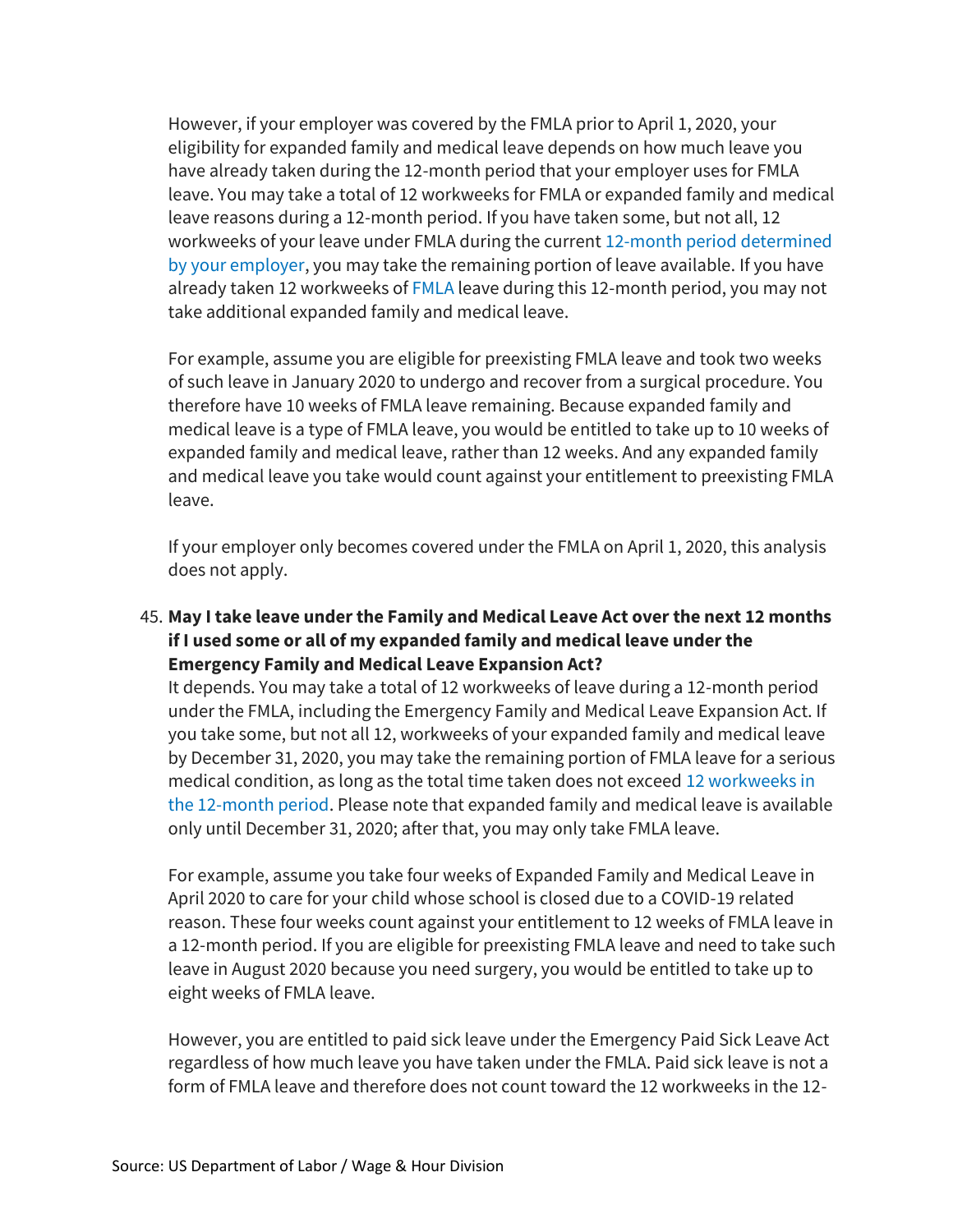month period cap. But please note that if you take paid sick leave concurrently with the first two weeks of expanded family and medical leave, which may otherwise be unpaid, then those two weeks do count towards the 12 workweeks in the 12-month period.

46. **If I take paid sick leave under the Emergency Paid Sick Leave Act, does that count against other types of paid sick leave to which I am entitled under State or local law, or my employer's policy?**

No. Paid sick leave under the Emergency Paid Sick Leave Act is in addition to other leave provided under Federal, State, or local law; an applicable collective bargaining agreement; or your employer's existing company policy.

47. **May I use paid sick leave and expanded family and medical leave together for any COVID-19 related reasons?** 

No. The Emergency Family and Medical Leave Expansion Act applies only when you are on leave to care for your child whose school or place of care is closed, or whose child care provider is unavailable, due to COVID-19 related reasons. However, you can take paid sick leave under the Emergency Paid Sick Leave Act for numerous other reasons.

#### 48. **What is a full-time employee under the Emergency Paid Sick Leave Act?**

For purposes of the Emergency Paid Sick Leave Act, a full-time employee is an employee who is normally scheduled to work 40 or more hours per week. In contrast, the Emergency Family and Medical Leave Expansion Act does not distinguish between full- and part-time employees, but the number of hours an employee normally works each week will affect the amount of pay the employee is eligible to receive.

# 49. **What is a part-time employee under the Emergency Paid Sick Leave Act?**

For purposes of the Emergency Paid Sick Leave Act, a part-time employee is an employee who is normally scheduled to work fewer than 40 hours per week. In contrast, the Emergency Family and Medical Leave Expansion Act does not distinguish between full- and part-time employees, but the number of hours an employee normally works each week affects the amount of pay the employee is eligible to receive.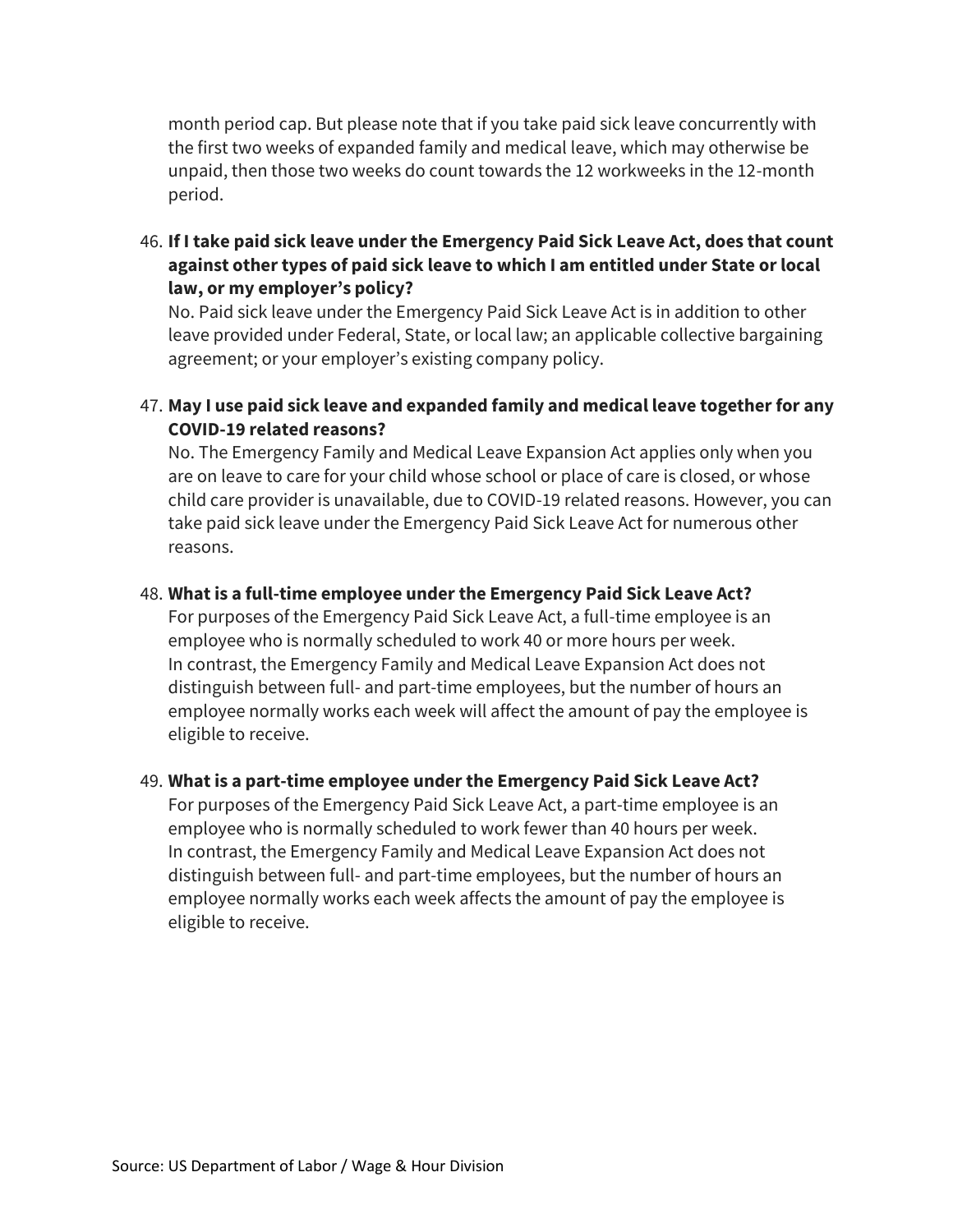50. **How does the "for each working day during each of the 20 or more calendar workweeks in the current or preceding calendar" language in the FMLA definition of "employer" work under the Emergency Family and Medical Leave Expansion Act?**

The language about counting employees over calendar workweeks is only in the FMLA's definition for employer. This language does not apply to the Emergency Family and Medical Leave Expansion Act for purposes of expanded family and medical leave. Employers should use the number of employees on the day the employee's leave would start to determine whether the employer has fewer than 500 employees for purposes of providing expanded family and medical leave and paid sick leave. See [Question 2](https://www.dol.gov/agencies/whd/pandemic/ffcra-questions#2) for more information.

51. **I've elected to take paid sick leave and I am currently in a waiting period for my employer's health coverage. If I am absent from work on paid sick leave during the waiting period, will my health coverage still take effect after I complete the waiting period on the same day that the coverage would otherwise take effect?** Yes. If you are on employer-provided group health coverage, you are entitled to group health coverage during your paid sick leave on the same terms as if you continued to work. Therefore, the requirements for eligibility, including any requirement to complete a waiting period, would apply in the same way as if you continued to work, including that the days you are on paid sick leave count towards completion of the waiting period. If, under the terms of the plan, an individual can elect coverage that becomes effective after completing the waiting period, the health coverage must take effect once the waiting period is complete.

# 52. **I am a public sector employee. May I take paid sick leave under the Emergency Paid Sick Leave Act?**

Generally, yes. You are entitled to paid sick leave if you work for a public agency or other unit of government, with the exceptions below. Therefore, you are probably entitled to paid sick leave if, for example, you work for the government of the United States, a State, the District of Columbia, a Territory or possession of the United States, a city, a municipality, a township, a county, a parish, or a similar government entity subject to the exceptions below. The Office of Management and Budget (OMB) has the authority to exclude some categories of U.S. Government Executive Branch employees from taking certain kinds of paid sick leave. If you are a Federal employee, the Department encourages you to seek guidance from your respective employers as to your eligibility to take paid sick leave.

Further, health care providers and emergency responders may be excluded by their employer from being able to take paid sick leave under the Act. Se[e Questions 56-57](https://www.dol.gov/agencies/whd/pandemic/ffcra-questions#56) below. These coverage limits also apply to public-sector health care providers and emergency responders.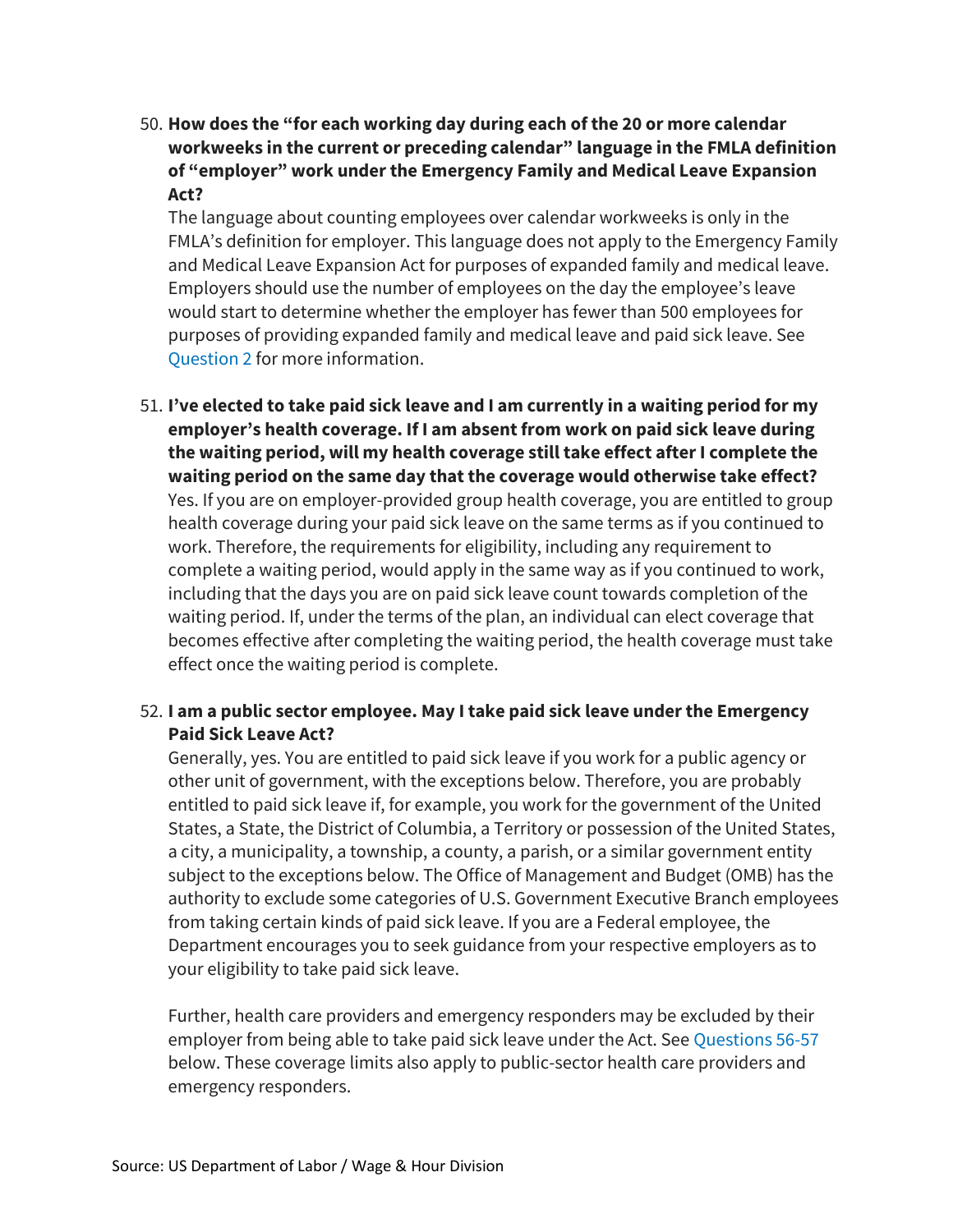53. **I am a public sector employee. May I take paid family and medical leave under the Emergency Family and Medical Leave Expansion Act?**

It depends. In general, you are entitled to expanded family and medical leave if you are an employee of a non-federal public agency. Therefore, you are probably entitled to paid sick leave if, for example, you work for the government of a State, the District of Columbia, a Territory or possession of the United States, a city, a municipality, a township, a county, a parish, or a similar entity.

But if you are a Federal employee, you likely are not entitled to expanded family and medical leave. The Act only amended Title I of the FMLA; most Federal employees are covered instead by Title II of the FMLA. As a result, only some Federal employees are covered, and the vast majority are not. In addition, the Office of Management and Budget (OMB) has the authority to exclude some categories of U.S. Government Executive Branch employees with respect to expanded and family medical leave. If you are a Federal employee, the Department encourages you to seek guidance from your respective employers as to your eligibility to take expanded family and medical leave.

Further, health care providers and emergency responders may be excluded by their employer from being able to take expanded family and medical leave under the Act. Se[e Questions 56-57](https://www.dol.gov/agencies/whd/pandemic/ffcra-questions#56) below. These coverage limits also apply to public-sector health care providers and emergency responders.

# 54. **What do I do if my public sector employer, who I believe to be covered, refuses to provide me paid sick leave or expanded family and medical leave?**

If you believe that your public sector employer is covered and is improperly refusing you paid sick leave under the Emergency Paid Sick Leave Act or expanded family and medical leave under the Emergency Family and Medical Leave Expansion Act, the Department encourages you to raise your concerns with your employer in an attempt to resolve them. Regardless whether you discuss your concerns with your employer, if you believe your employer is improperly refusing you paid sick leave or expanded family and medical leave, you may call WHD at 1-866-4US-WAGE (1-866-487-9243) or visit [www.dol.gov/agencies/whd.](https://www.dol.gov/agencies/whd) Your call will be directed to th[e nearest WHD office](https://www.dol.gov/agencies/whd/contact/local-offices) for assistance to have your questions answered or to file a complaint.

In some cases, you may also be able to file a lawsuit against your employer directly without contacting WHD. Some State and local employees may not be able to pursue direct lawsuits because their employers are immune from such lawsuits. For additional information, see the WHD website at: [https://www.wagehour.dol.gov](https://www.wagehour.dol.gov/) and/or call WHD's toll free information and help line available 8am–5pm in your time zone, 1-866-4-US-WAGE (1-866-487-9243).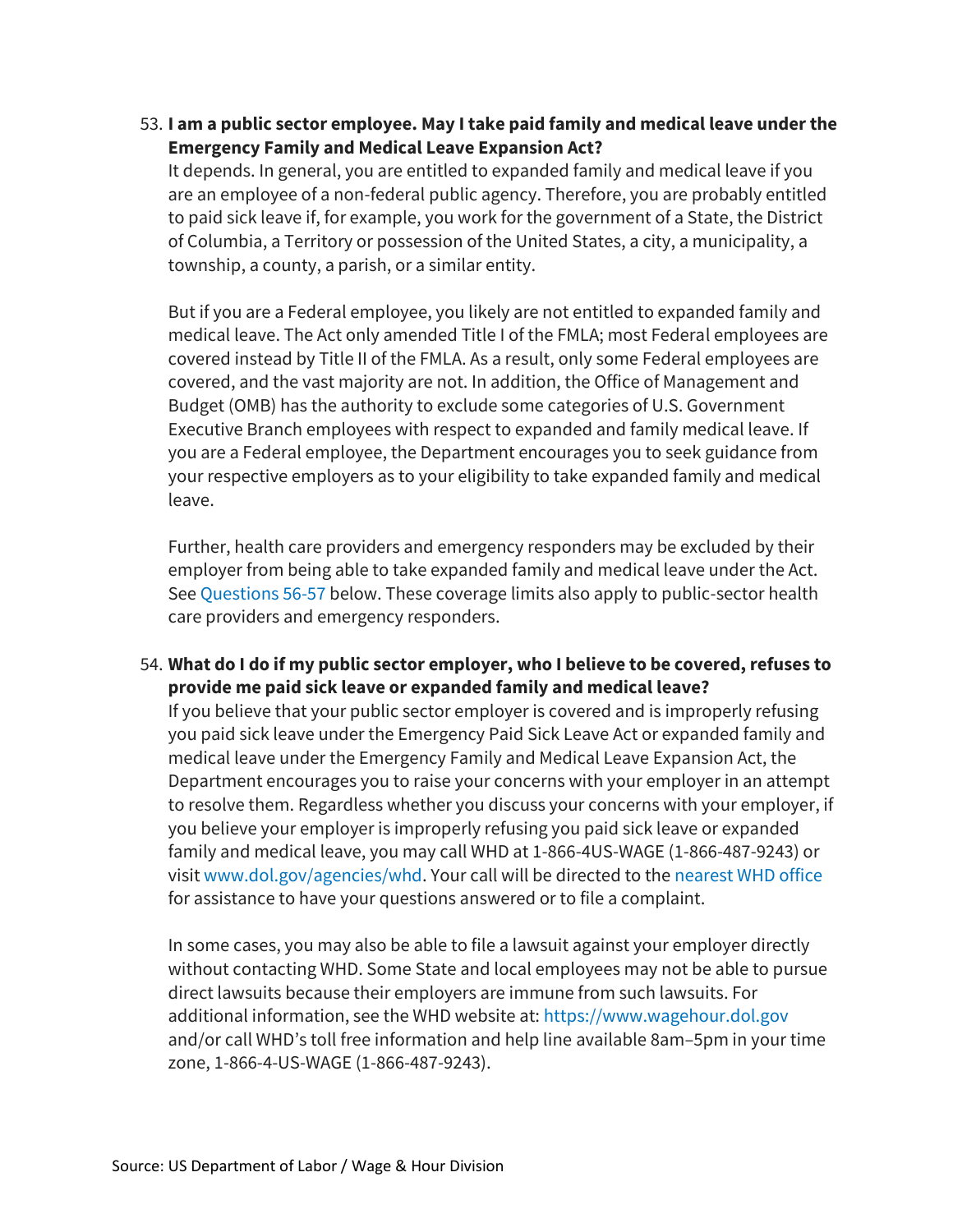55. **Who is a "health care provider" for purposes of determining individuals whose advice to self-quarantine due to concerns related to COVID-19 can be relied on as a qualifying reason for paid sick leave?**

The term "health care provider," as used to determine individuals whose advice to self-quarantine due to concerns related to COVID-19 can be relied on as a qualifying reason for paid sick leave, means a licensed doctor of medicine, nurse practitioner, or other health care provider permitted to issue a certification for purposes of the FMLA.

# 56. **Who is a "health care provider" who may be excluded by their employer from paid sick leave and/or expanded family and medical leave?**

For the purposes of Employees who may be exempted from Paid Sick Leave or Expanded Family and Medical Leave by their Employer under the FFCRA, a health care provider is anyone employed at any doctor's office, hospital, health care center, clinic, post-secondary educational institution offering health care instruction, medical school, local health department or agency, nursing facility, retirement facility, nursing home, home health care provider, any facility that performs laboratory or medical testing, pharmacy, or any similar institution, Employer, or entity. This includes any permanent or temporary institution, facility, location, or site where medical services are provided that are similar to such institutions.

This definition includes any individual employed by an entity that contracts with any of these institutions described above to provide services or to maintain the operation of the facility where that individual's services support the operation of the facility. This also includes anyone employed by any entity that provides medical services, produces medical products, or is otherwise involved in the making of COVID-19 related medical equipment, tests, drugs, vaccines, diagnostic vehicles, or treatments. This also includes any individual that the highest official of a State or territory, including the District of Columbia, determines is a health care provider necessary for that State's or territory's or the District of Columbia's response to COVID-19.

To minimize the spread of the virus associated with COVID-19, the Department encourages employers to be judicious when using this definition to exempt health care providers from the provisions of the FFCRA.

#### 57. **Who is an emergency responder?**

For the purposes of Employees who may be excluded from Paid Sick Leave or Expanded Family and Medical Leave by their Employer under the FFCRA, an emergency responder is anyone necessary for the provision of transport, care, healthcare, comfort and nutrition of such patients, or others needed for the response to COVID-19. This includes but is not limited to military or national guard, law enforcement officers, correctional institution personnel, fire fighters, emergency medical services personnel, physicians, nurses, public health personnel, emergency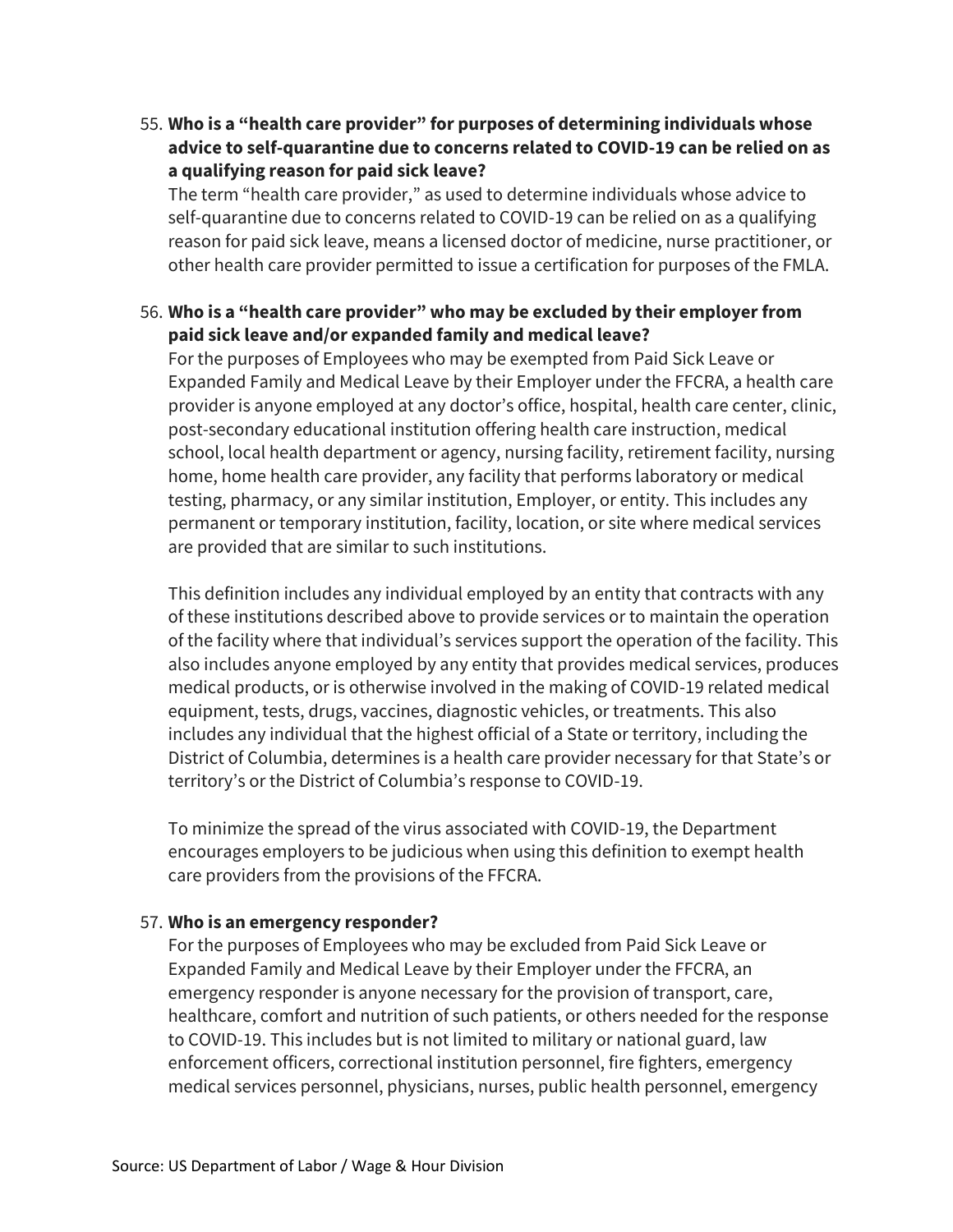medical technicians, paramedics, emergency management personnel, 911 operators, child welfare workers and service providers, public works personnel, and persons with skills or training in operating specialized equipment or other skills needed to provide aid in a declared emergency, as well as individuals who work for such facilities employing these individuals and whose work is necessary to maintain the operation of the facility. This also includes any individual whom the highest official of a State or territory, including the District of Columbia, determines is an emergency responder necessary for that State's or territory's or the District of Columbia's response to COVID-19.

To minimize the spread of the virus associated with COVID-19, the Department encourages employers to be judicious when using this definition to exempt emergency responders from the provisions of the FFCRA.

# 58. **When does the small business exemption apply to exclude a small business from the provisions of the Emergency Paid Sick Leave Act and Emergency Family and Medical Leave Expansion Act?**

An employer, including a religious or nonprofit organization, with fewer than 50 employees (small business) is exempt from providing (a) paid sick leave due to school or place of care closures or child care provider unavailability for COVID-19 related reasons and (b) expanded family and medical leave due to school or place of care closures or child care provider unavailability for COVID-19 related reasons when doing so would jeopardize the viability of the small business as a going concern. A small business may claim this exemption if an authorized officer of the business has determined that:

- 1. The provision of paid sick leave or expanded family and medical leave would result in the small business's expenses and financial obligations exceeding available business revenues and cause the small business to cease operating at a minimal capacity;
- 2. The absence of the employee or employees requesting paid sick leave or expanded family and medical leave would entail a substantial risk to the financial health or operational capabilities of the small business because of their specialized skills, knowledge of the business, or responsibilities; or
- 3. There are not sufficient workers who are able, willing, and qualified, and who will be available at the time and place needed, to perform the labor or services provided by the employee or employees requesting paid sick leave or expanded family and medical leave, and these labor or services are needed for the small business to operate at a minimal capacity.